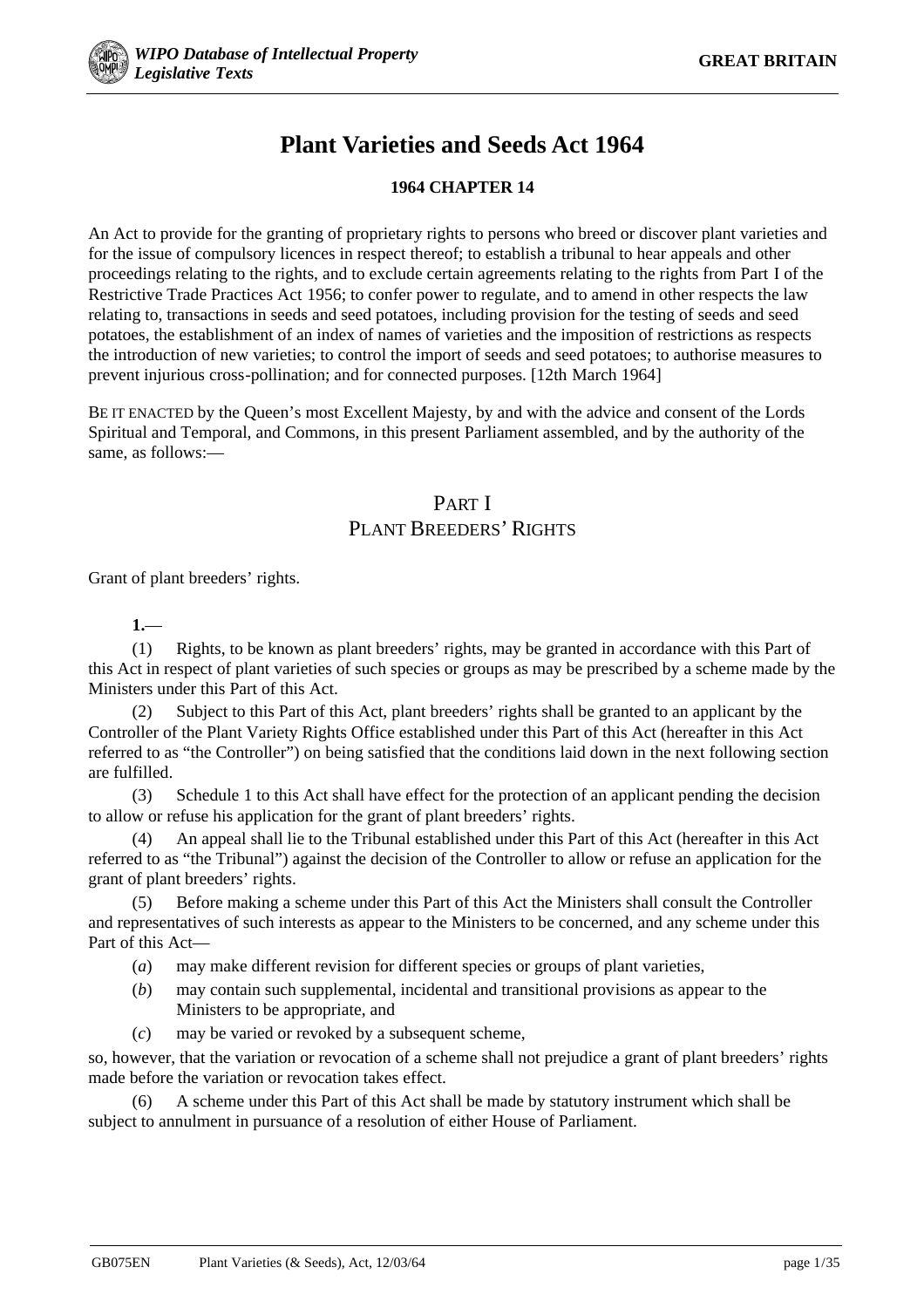Conditions for grant of rights.

**2.**—

(1) The conditions laid down in this section must be fulfilled as respects an applicant for plant breeders' rights and the plant variety to which the application relates.

The applicant must be the person who bred or discovered the variety, or his successor in title, and the provisions of Part I of Schedule 2 to this Act shall have effect as respects priorities between two or more persons who have independently bred or discovered a variety.

(3) The variety must conform to the rules in Part II of Schedule 2 to this Act.

(4) References in this section and Schedule 2 to this Act to the discovery of a plant variety are references to the discovery of a plant variety, whether growing in the wild or occurring as a genetic variant, whether artificially induced or not.

Period for which rights are exercisable.

**3.**—

(1) A scheme under this Part of this Act shall prescribe the period, being a period not exceeding 25 years, for which plant breeders' rights are to be exercisable.

As respects fruit trees and their root-stocks, forest and ornamental trees and grape vines the period so prescribed shall be not less than 18 years, and a statement in a scheme under this Part of this Act to the effect that a species or group of plant varieties falls under this subsection shall be conclusive.

(3) As respects plant varieties not falling under the last foregoing subsection the period so prescribed shall be not less than 15 years.

(4) Subject to the following provisions of this section, the period for which plant breeders' rights are exercisable shall be the relevant period prescribed by a scheme under this Part of this Act, beginning with the date on which the grant of the plant breeders' rights by the Controller takes effect.

(5) If on the application of the holder of any plant breeders' rights the Controller is satisfied that, for reasons beyond the control of the applicant, the holder has not been adequately remunerated by the grant of the rights, the Controller may extend the period for which his plant breeders' rights are exercisable, subject to such restrictions, conditions and other provisions, if any, as may be directed by the Controller so, however,—

- (*a*) that the period as extended shall not exceed 25 years, and
- (*b*) where the period as extended is less than 25 years, no further extension shall be made under this subsection.

An appeal shall lie to the Tribunal against the decision of the Controller to allow or refuse an application under this subsection.

(6) The holder of plant breeders' rights may at any time make an application to the Cortroller offering to surrender his rights and if, after notice of the application has been given in the manner prescribed by regulations under this Part of this Act, and after the procedure so prescribed for hearing any person on whom the right to object is conferred by such regulations has been followed, the Controller is satisfied that the rights may properly be surrendered, he may accept the offer and terminate the period for which the rights are exercisable.

An appeal shall lie to the Tribunal from any decision of the Controller under this subsection.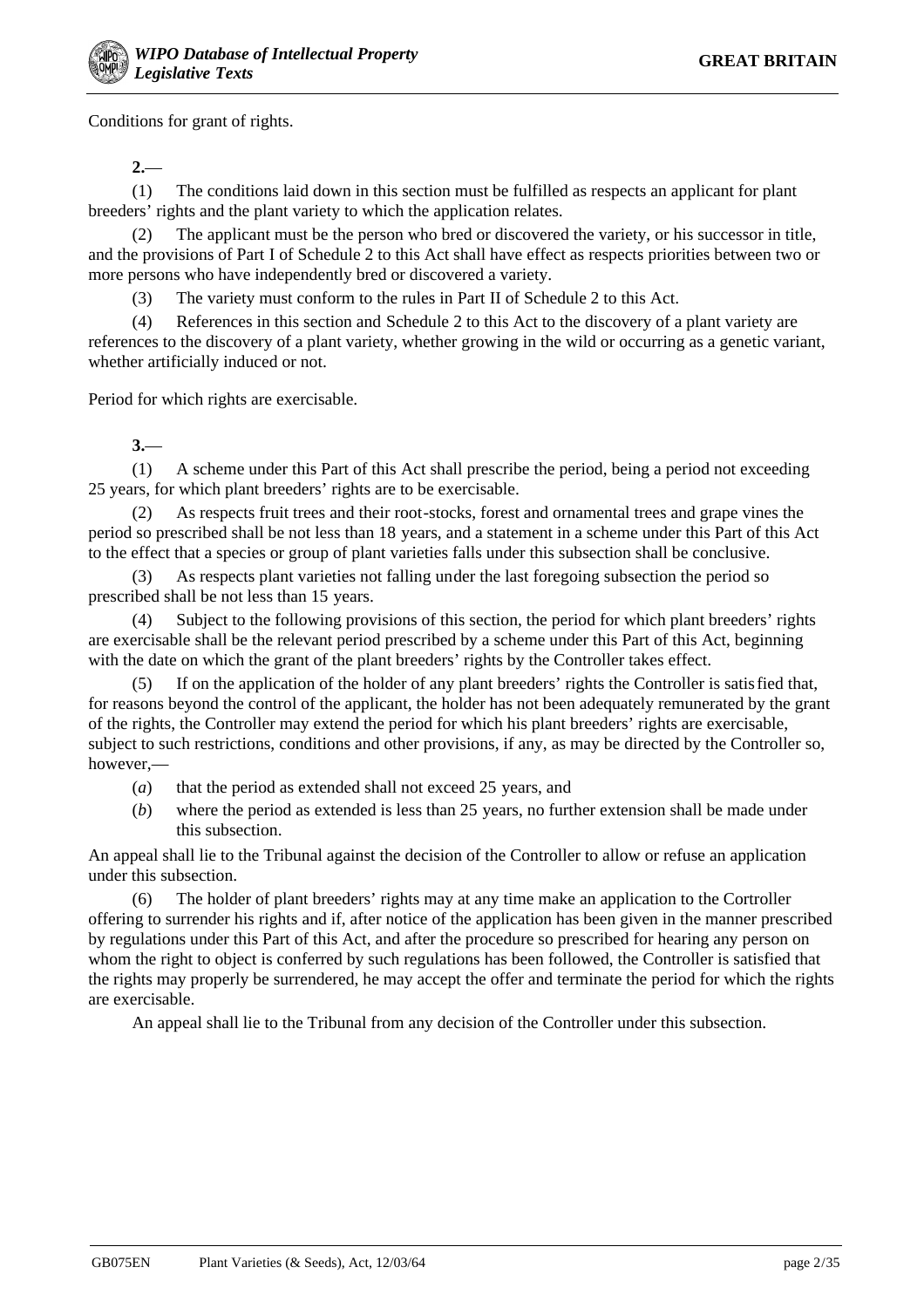(7) The Controller shall terminate the period for which any plant breeders' rights are exercisable if at any time he is satisfied—

- (*a*) that any information submitted in the application for the grant of the rights, or any information submitted by or on behalf of the applicant in connection with the application, was incorrect and that, if the Controller had known before the grant that it was incorrect, he would have refused the grant, or
- (*b*) that facts have been discovered which, if known before the grant, would have resulted in the grant being refused on the grounds that rule 1 or rule 2 in Part II of Schedule 2 to this Act was not satisfied in respect of the plant variety.

(8) The Controller shall revoke or, if it has begun, terminate any extension under subsection (5) of this section of the period for which any plant breeders' rights are exercisable if at any time he is satisfied that any information submitted in the application under that subsection, or any information submitted by or on behalf of the applicant in connection with the application, was incorrect and that, if the Controller had known before deciding to allow the application that it was incorrect, he would have refused the application.

(9) An appeal shall lie to the Tribunal against any decision of the Controller to act under subsection (7) or subsection (8) of this section.

The nature of the rights.

**4.**—

(1) Subject to this Part of this Act, the holder of plant breeders' rights in a plant variety shall have the exclusive right to do, and to authorise others to do, as follows—

- (*a*) to sell the reproductive material of the plant variety;
- (*b*) to produce the reproductive material of the plant variety in Great Britain for the purpose of selling it; and
- (*c*) in the circumstances described in Schedule 3 to this Act, to exercise the other rights there specified,

and, subject to this section, infringements of plant breeders' rights shall be actionable at the suit of the holder of the rights, and in any proceedings for such an infringement all such relief, by way of damages, injunction, interdict, account or otherwise, shall be available as is available in any corresponding proceedings in respect of infringements of other proprietary rights.

(2) Paragraph (*a*) of the foregoing subsection shall not apply to the sale of reproductive material which is not in Great Britain when it is sold; but if any person purchases the reproductive material of the plant variety which is not in Great Britain when it is sold and uses it in Great Britain as reproductive material, the purchase and subsequent use shall together constitute an infringement of the plant breeders' rights and the purchaser shall be liable to be proceeded against in respect of the infringement.

References in this subsection to using the reproductive material of a plant variety as reproductive material in Great Britain include references to so disposing of that material (otherwise than by way of sale) while it is in Great Britain as to make it available for use in Great Britain as reproductive material.

- (3) There shall be no right to damages in respect of an infringement of plant breeders' rights—
- (*a*) if the person infringing the rights was not aware, and had no reasonable grounds for suspecting, that the plant variety in question was the subject of plant breeders' rights, or
- (*b*) in a case where the infringement consists of a breach of conditions attached to a licence, if that person had no notice of any of those conditions,

but the person who would, but for the foregoing provisions, be entitled to damages shall be entitled to an account of profits in respect of the infringement (and to payment of any amount found due on the account) whether any other relief is granted under this section or not.

(4) The holder of plant breeders' rights may, in authorising other persons to exercise his exclusive rights, impose any conditions, limitations or restrictions which may be imposed by the holder of any other kind of proprietary rights, and plant breeders' rights shall be assignable like other kinds of proprietary rights.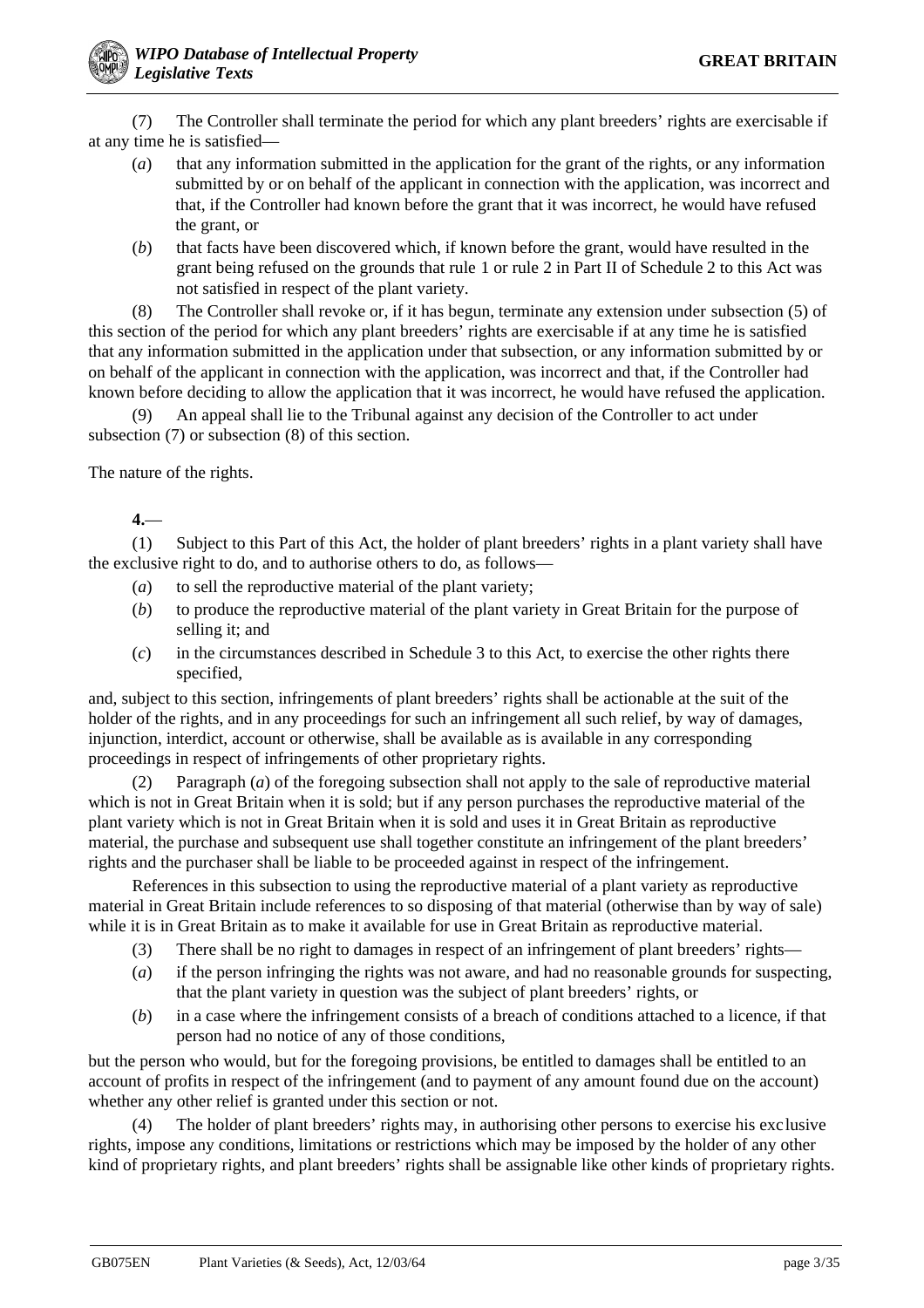(5) A sale of the reproductive material of a plant variety which is the subject of plant breeders' rights, being a sale by the holder of the rights (or by any other person authorised to grant a licence in respect of those rights)—

- (*a*) shall not imply that the seller authorises the purchaser to produce the reproductive material of the plant variety for the purpose of selling it, but
- (*b*) subject to any terms or conditions imposed by the seller, shall imply that the seller authorises the purchaser to sell the reproductive material sold to him.

(6) In this section and in Schedule 3 to this Act references to selling reproductive material include references to any transaction effected in the course of business—

- (*a*) under which the property in the reproductive material passes from one person to another, or
- (*b*) under which the reproductive material is made over by one person to another in pursuance of a contract under which he will use the reproductive material for growing further reproductive material or other crops,

and paragraph (*b*) of this subsection shall apply irrespective of whether the contract provides that the property in the crop will be in the person to be regarded as the seller, or the person to be regarded as the purchaser, or a third party; and any reference to purchasing or a purchaser shall be construed accordingly.

Naming of protected plant varieties.

**5.**—

(1) The Ministers may by regulations under this section provide for the selection of names for plant varieties which are the subject of applications for plant breeders' rights and for the keeping of a register of the names so selected.

(2) Notice of all entries made in the register, including alterations, corrections and erasures, shall be published by the Controller in the gazette to be issued under Part IV of this Act, and in such other manner as appears to the Controller to be convenient for the publication of these to all concerned.

(3) After a section of the Index under Part II of this Act has come into force, the part of the register under this section dealing with the class of plant varieties to which that section of the Index relates shall, so far as practicable, be combined with the Index.

- (4) Regulations under this section may in particular—
- (*a*) prescribe the circumstances in which representations may be made regarding any decision as to the name to be registered in respect of any plant variety,
- (*b*) make provision for the publication or service of notices of decisions which the Controller proposes to take, and
- (*c*) prescribe the times at which, and the circumstances in which, the register may be inspected by members of the public.

(5) Any regulations under this section shall be made by statutory instrument subject to annulment in pursuance of a resolution of either House of Parliament.

(6) If, where a name is registered under this section for a plant variety, any person uses that name, or a name so nearly resembling it as to be likely to deceive or cause confusion, in selling or offering or exposing for sale—

- (*a*) reproductive material of a different plant variety within the same class, or
- (*b*) where under paragraph 1 of Schedule 3 of this Act plant breeders' rights in the first-mentioned plant variety have been extended to material other than reproductive material, that other material from a different plant variety within the same class,

the use of the name shall be a wrong actionable in proceedings by the holder of the rights; but it shall be a defence to a claim for damages in any such proceedings to prove that the defendant took all reasonable precautions against committing a wrong of the kind alleged and had not when using the name any reason to suspect that it was wrongful.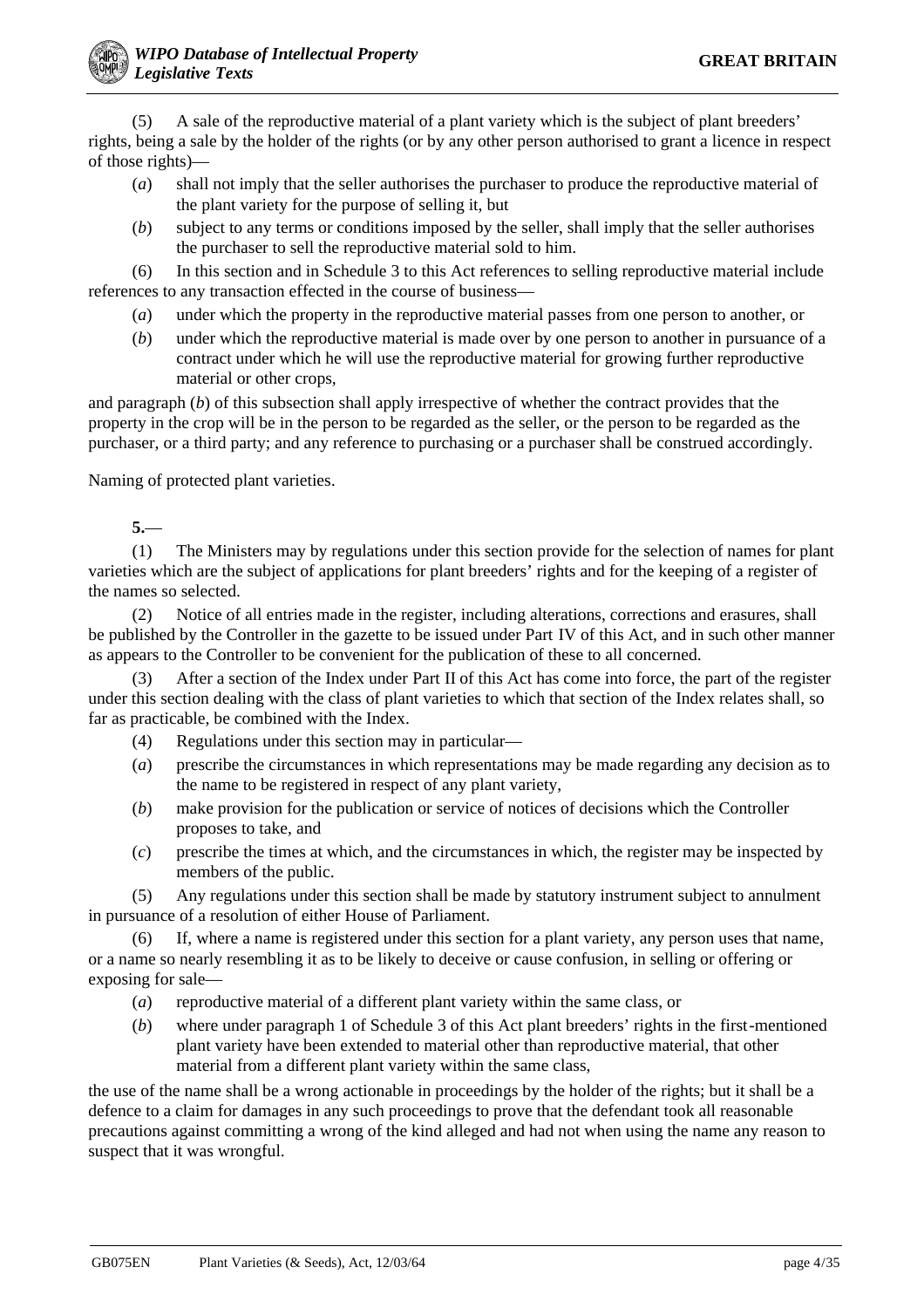(7) In this section the expression "name" includes any designation, and references to plant varieties as being within the same class are references to them as being within the same class being either—

- (*a*) a class consisting of all plant varieties of the species or groups prescribed by any one scheme under this Part of this Act, or
- (*b*) any other class of plant varieties prescribed for the purposes of this subsection by any such scheme.

Maintenance of reproductive material.

**6.**—

(1) The provisions of this section shall apply in relation to all plant varieties except such as fall within any species or group which is excluded from this section by a scheme under this Part of this Act.

Every holder of plant breeders' rights shall ensure that, throughout the period for which the rights are exercisable, he is in a position to produce to the Controller reproductive material which is capable of producing the variety to which the rights relate with the morphological and physiological and other characteristics taken into account when the rights were granted in respect of the variety.

(3) It shall also be the duty of every holder of plant breeders' rights to afford to the Controller all such information and facilities as he may request for the purpose of satisfying himself that the holder of the plant breeders' rights is fulfilling his duty under subsection (2) of this section, including facilities for the inspection by or on behalf of the Controller of the measures taken for the preservation of the plant variety; and if he is satisfied that the holder of the rights has failed to comply with any request under this subsection he may if he thinks fit at any time terminate the period for which the plant breeders' rights are exercisable.

(4) If at any time it appears to the Controller that any holder of plant breeders' rights is no longer in a position to provide the Controller with the reproductive material mentioned in subsection (2) of this section, he shall terminate the period for which the rights are exercisable.

(5) An appeal shall lie to the Tribunal against any decision of the Controller under this section to terminate the period for which any rights are exercisable.

Compulsory licences.

**7.**—

(1) Subject to the provisions of this section, if any person applies to the Controller and satisfies him that the holder of my plant breeders' rights has unreasonably reused to grant a licence to the applicant, or, in granting or offering to grant a licence, has imposed or put forward unreasonable terms, the Controller shall, unless it appears to him that there is good reason for refusing the application, grant to the applicant in the form of a compulsory licence any such rights as respect the plant variety as might have been granted to the applicant by the holder of the plant breeders' rights.

(2) A scheme under this Part of this Act may, for any specie or group of plant varieties, prescribe for the purposes of this subsection a period of a length specified in the scheme, and a compulsory licence granted as respects a plant variety which falls within the species or group of plant varieties specified in the scheme shall not have effect during a period beginning with the date of grant of the fights and equal in length to the period so prescribed by the scheme.

The prescribed period may be different for different species or groups.

(3) In entertaining applications and settling the terms of compulsory licences under this section the Controller shall endeavour to secure that the plant variety is available to the public at reasonable prices, that it is widely distributed, that it is maintained in quality and that there is reasonable remuneration for the holder of the plant breeders' rights.

(4) A compulsory licence under this section may include terms obliging the holder of the plant breeders' rights to make reproductive material available to the holder of the compulsory licence.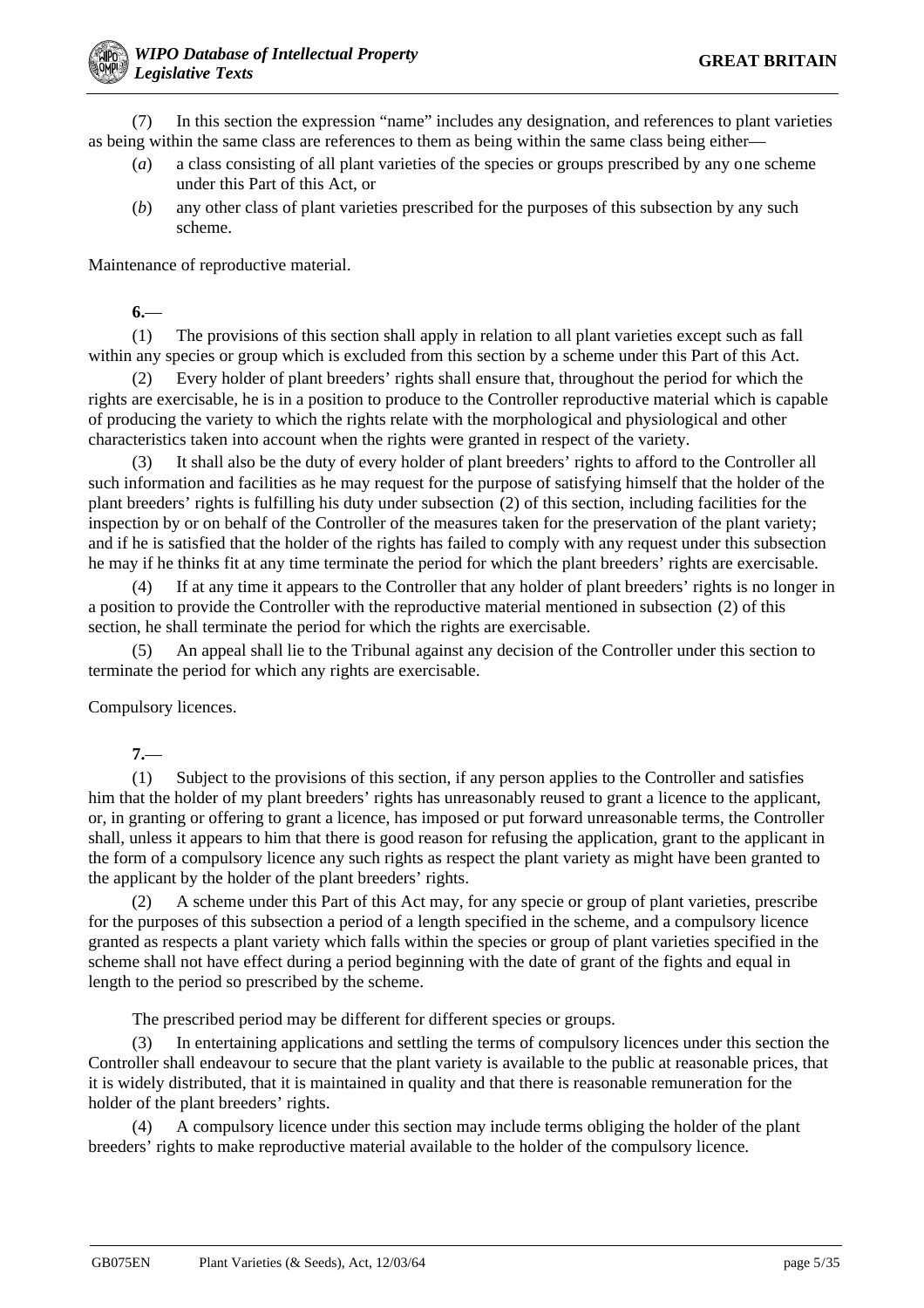(5) Without prejudice to the following provisions of this Part of this Act requiring provision to be made by regulations as to proceedings before the Controller, where—

- (*a*) the holder of the plant breeders' rights to which an application under subsection (1) of this section relates is, or is represented by, a society or other organisation which has as its main object, or one of its main objects, the negotiation or granting of licences to exercise plant breeders' rights, either as the holder of the rights or as agent for holders, and
- (*b*) an organisation (whether claiming to be representative of persons requiring licences or not) or a person (whether requiring a licence or not) applies to the Controller for an opportunity of making representations concerning the application, and the Controller is satisfied that the organisation or person has a substantial interest in the application and that the application involves issues which may affect other applicants for compulsory licences under this section, and
- (*c*) if the applicant under paragraph (*b*) of this subsection is an organisation, the Controller is satisfied that it is reasonably representative of the class of persons which it claims to represent,

the Controller shall afford to the organisation or person applying under paragraph (*b*) of this subsection an opportunity of making representations to the Controller and of being heard by the Controller or by a person appointed by the Controller for the purpose.

The Controller before granting a compulsory licence shall satisfy himself that the applicant is financially and otherwise in a position, and intends, to exploit the rights to be conferred on him in a competent and businesslike manner.

(7) Without prejudice to the remedies available to the holder of a compulsory licence by the taking of proceedings in any court, the Controller may, if it is represented to him by any applicant that the holder of the plant breeders' rights has failed to meet any obligation imposed on him by a compulsory licence under this section, and he is satisfied that the representations are correct, terminate the period for which the plant breeders' rights are exercisable.

(8) The Controller may at any time on representations made by any applicant extend, limit or vary in any other respect, or revoke, a compulsory licence.

(9) A compulsory licence under this section may be granted to an applicant whether or not the holder of the plant breeders' rights has granted licences to the applicant or any other person, and shall not be an exclusive licence.

(10) If and so far as any agreement purports to bind any person not to apply for a compulsory licence under this section, it shall be void.

(11) An appeal shall lie to the Tribunal against the decision of the Controller to allow or refuse any application under subsection  $(1)$ , subsection  $(7)$  or subsection  $(8)$  of this section.

Exclusion from Restrictive Trade Practices Act 1956.

**8.** Part I of the Restrictive Trade Practices Act 1956 (registration and judicial investigation of restrictive trading agreements) shall not apply—

- (*a*) to any licence granted by a holder of plant breeders' rights or by any other person authorised to grant a licence in respect of such rights, or
- (*b*) to any assignment of plant breeders' rights or of the title to apply for the grant of such rights, or
- (*c*) to any agreement for such a licence or assignment,

being a licence, assignment or agreement under which no such restrictions as are described in section 6(1) of that Act are accepted except in respect of goods which are plants or parts of plants of the plant variety which is the subject of those plant breeders' rights, or will be the subject of them if granted.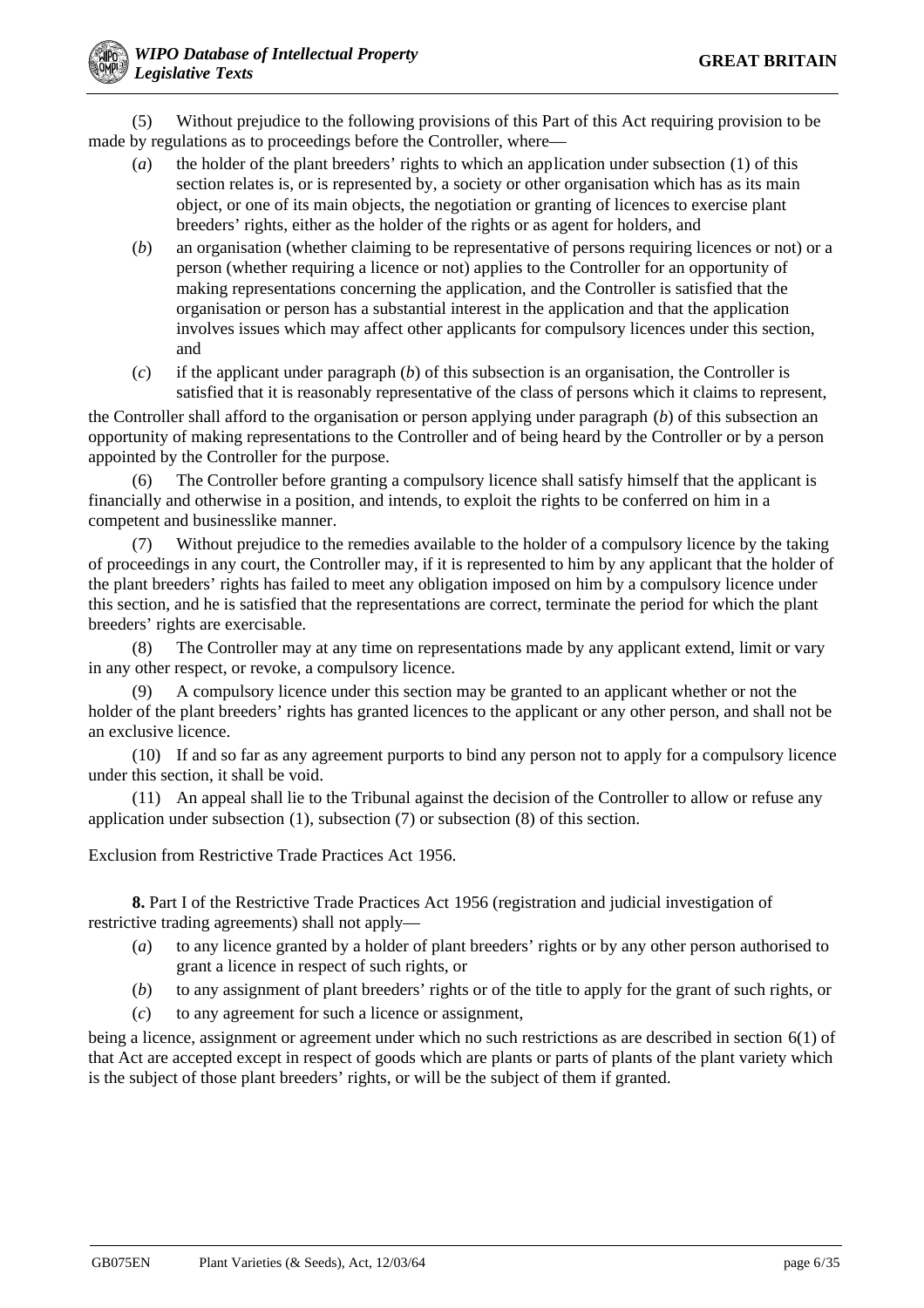Regulations, as to applications, fees, etc.

**9.**—

(1) Regulations may be made under this section by the Ministers as respects the manner in which the Controller is to discharge his functions under this Part of this Act, and in particular as respects—

- (*a*) applications for the grant of plant breeders' rights and other applications to the Controller under this Part of this Act, and
- (*b*) the charging of fees, including periodical fees payable by persons holding plant breeders' rights,

and regulations concerning fees charged by the Controller shall be separate regulations made with the approval of the Treasury.

- (2) Regulations under this section may authorise the Controller—
- (*a*) in the case of a failure to pay any fees payable in connection with any application to him under this Part of this Act, to refuse the application, and
- (*b*) in the case of a failure by a holder of plant breeders' rights to pay any fees payable in connection with those rights, to terminate the period for which the rights are exercisable,

with or without, in any case, a right of appeal against the Controller's decision, and may provide for the restoration of the application or the rights if the failure to pay fees is made good.

(3) The regulations shall provide for affording, before the Controller makes a decision to which this subsection applies, both to the person entitled to appeal to the Tribunal against that decision, and to persons of such other descriptions as may be prescribed by the regulations, an opportunity of making representations to the Controller and of being heard by the Controller or by a person appointed by the Controller for the purpose.

This subsection applies to any decision of the Controller against which, under the provisions contained in this Part of this Act, an appeal lies to the Tribunal.

(4) The regulations may, in addition to the rights of appeal conferred by the provisions contained in this Part of this Act, confer a right of appeal to the Tribunal against any decision of the Controller under regulations made under section 5 of this Act or this section.

- (5) Regulations under this section may in particular—
- (*a*) prescribe the information and facilities to be afforded by an applicant and the reproductive material and other plant material to be submitted at the time of the application or subsequently,
- (*b*) prescribe the tests, trials, examinations and other steps to be taken by the applicant or the Controller before any application is granted, and the time within which any such steps are to be taken,
- (*c*) restrict the making of repeated applications on the same subject,
- (*d*) prescribe the circumstances in which representations may be made regarding any decision on any application,
- (*e*) make provision as to the keeping of registers and records by the Controller and their rectification, and prescribe the circumstances in which they may be inspected by members of the public,
- (*f*) make provision for the publication or service of notice of applications and of the Controller's decisions,
- (*g*) prescribe the manner of dealing with objections to applications.

(6) Subject to the provisions of this section requiring the approval of the Treasury for regulations concerning fees, any regulations under this section shall be made by the Ministers by statutory instrument subject to annulment in pursuance of a resolution of either House of Parliament.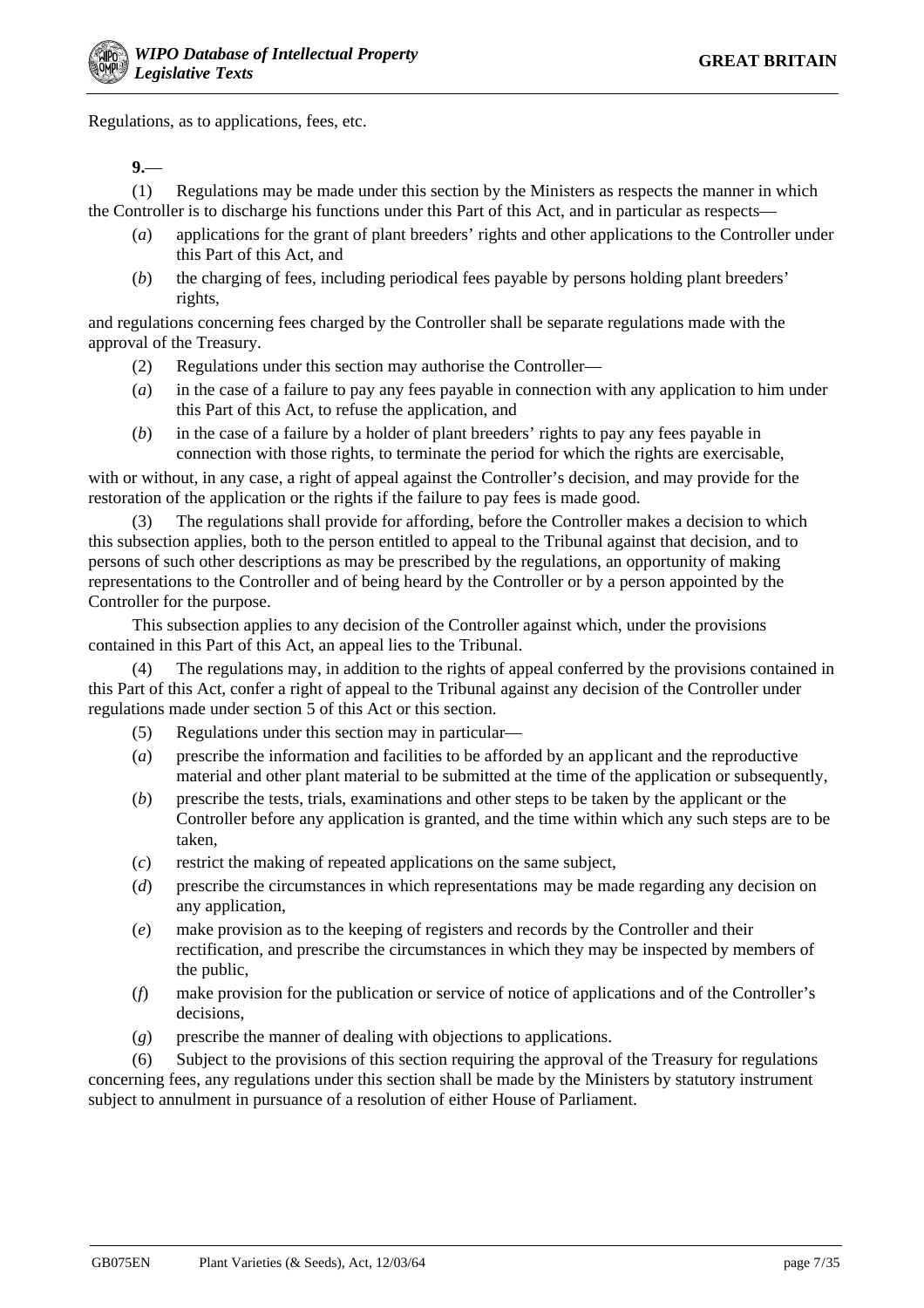

The Tribunal.

#### $10 -$

(1) There shall be a Plant Variety Rights Tribunal in relation to which the provisions of Schedule 4 to this Act shall apply.

(2) Subject to this section, section 9 of the Tribunals and Inquiries Act 1958 (appeals on questions of law) shall apply as if the Tribunal were included among the tribunals mentioned in subsection (1) of that section and, subject to that section, the decisions of the Tribunal shall be final and conclusive.

(3) The Tribunal shall, in addition to their jurisdiction under this Part of this Act, hear and determine any matters agreed to be referred to the Tribunal by any arbitration agreement relating to the infringement of plant breeders' rights, or to matters which include the infringement of plant breeders' rights, but subsection (2) of this section shall not apply in relation to any jurisdiction conferred on the Tribunal by this subsection.

(4) The fees payable to the Tribunal for acting under any arbitration agreement shall be such as the Tribunal may determine, and nothing in section 4 of the Arbitration (Scotland) Act 1894 (power to name oversman) or in section 9 of the Arbitration Act 1950 (agreements for reference to three arbitrators) shall be taken as applying to the Tribunal.

(5) Regulations may be made by the Ministers under this section as respects any appeal to the Tribunal under this Act, or under regulations made under this Act for all or any of the following purposes, that is—

- (*a*) to provide for determining in which part of Great Britain any appeal is to be heard;
- (*b*) to authorise persons other than the appellant and the Controller or other authority whose decision is appealed against to appear and be heard as parties to any appeal;
- (*c*) to provide for suspending, or authorising or requiring the suspension of, the operation of a decision pending final determination of an appeal against a decision, and
- (*d*) to provide for the publication of notices or the taking of other steps for securing that the persons affected by the suspension of the operation of a decision appealed against will be informed of its suspension.

Regulations under this section shall be made by statutory instrument which shall be subject to annulment in pursuance of a resolution of either House of Parliament.

In the application of this section to England and Wales "arbitration agreement" has the meaning given by section 32 of the Arbitration Act 1950.

The Plant Variety Rights Office.

#### **11**.—

(1) For the purposes of this Part of this Act there shall be an office to be known as the Plant Variety Rights Office which shall be under the immediate control of an officer appointed by the Ministers, to be known as the Controller of Plant Variety Rights.

(2) The Controller shall in the exercise of his functions, other than the taking of any decision from which an appeal lies to the Tribunal, act under the general direction of the Ministers.

(3) The Ministers may, in addition to the Controller, appoint a deputy controller and such other officers and servants to act in the Plant Variety Rights Office as the Ministers may with the consent of the Treasury determine, and there shall be paid to the Controller and any other officers and servants appointed under this section such remuneration and allowances as the Treasury may determine.

(4) Without prejudice to the Controller's general discretion as to the manner in which he performs his duties under this Act, and subject to subsection (2) of this section, the Controller—

(*a*) in carrying out the tests and trials which he considers expedient for the purposes of this Part of this Act, and in assessing the results of any tests and trials (whether carried out by him or not) which he considers relevant for those purposes, may use the services of persons who are not officers or servants appointed under this section and may pay to such persons in respect of their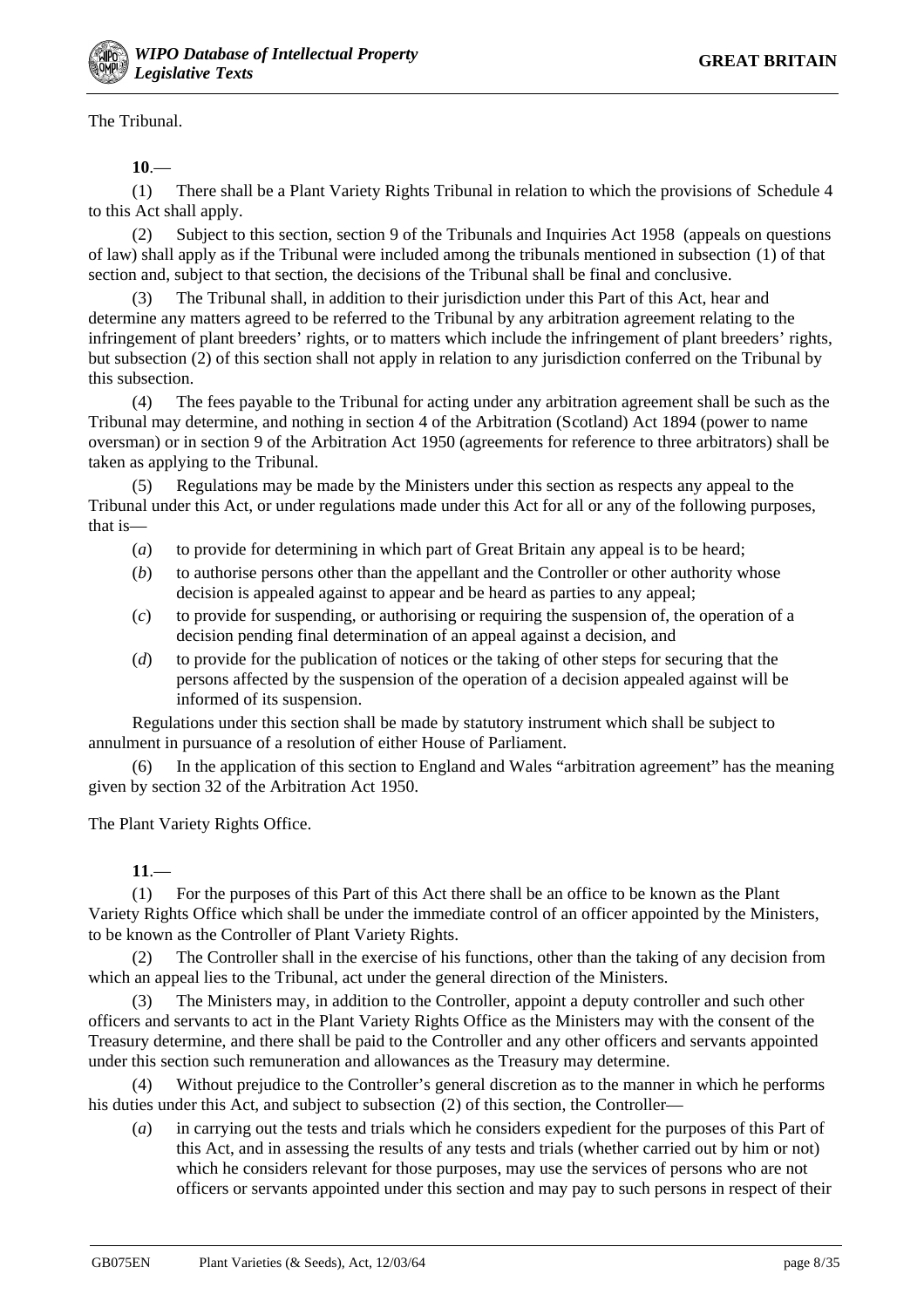services fees in accordance with such a scale as he may with the approval of the Treasury determine, and

- (*b*) may establish and maintain reference collections of plant material, and
- (*c*) may by means of grants of such amounts as he may with the approval of the Treasury determine defray or contribute towards the expenses incurred by any other person in maintaining any reference collection of plant material.

(5) Any act or thing directed to be done by or to the Controller may be done by or to any officer authorised by the Ministers, and prima facie evidence, or in Scotland sufficient evidence, of any document issued by the Controller may be given in all legal proceedings by the production of a copy or extract certified to be a true copy or extract by an officer appointed under this section and authorised to give a certificate under this subsection.

(6) There shall be an official seal for the Plant Variety Rights Office, which shall be officially and judicially noticed, and shall be authenticated by the signature of the Controller or of an officer appointed under this section and authorised to authenticate the seal.

(7) Any document purporting to be certified or sealed in accordance with subsection (5) or subsection (6) of this section shall, unless the contrary is proved, be deemed to have been duly certified or sealed without proof of the official character or handwriting of the person appearing to have certified the document or authenticated the seal.

Application of Tribunals and Inquiries Act 1958.

**12**.—

(1) Subject to this section, Part I of Schedule 1 to the Tribunals and Inquiries Act 1958 shall have effect as if—

- (*a*) the Controller and any officer authorised to exercise the functions of the Controller under section 11(5) of this Act, and
- (*b*) the Tribunal

were specified therein.

(2) Notwithstanding the foregoing subsection, section 5 of that Act (which makes it necessary to obtain the concurrence of the Lord Chancellor and of certain judicial officers in Scotland and Northern Ireland to dismissals in certain cases) shall not apply to the Controller or any such officer as is mentioned in paragraph (*a*) of the foregoing subsection.

(3) References in that Act, as applied by this section, to the working or a decision of, or procedural rules for, the Controller shall not include references to his working, decisions or procedure in the exercise of executive functions.

False representation as to rights and false information.

**13**.—

(1) If a person falsely represents that he is entitled to exercise any plant breeders' rights, or rights derived from plant breeders' rights, whether or not the variety as respects which the representation is made is the subject of plant breeders' rights, and he knows that the representation is false or makes the representation recklessly, he shall be guilty of an offence and liable on summary conviction to a fine not exceeding one hundred pounds or to imprisonment for a term not exceeding three months, or to both.

- $(2)$  If—
- (*a*) any information submitted in an application to the Controller for a decision against which an appeal lies to the Tribunal, or any information submitted by or on behalf of the applicant in connection with such an application, or
- (*b*) any information given in pursuance of a request under section 6(3) of this Act,

is false in a material particular and the person giving the information or making the statement knows that it is false or gives the information or makes the statement recklessly, he shall be guilty of an offence and liable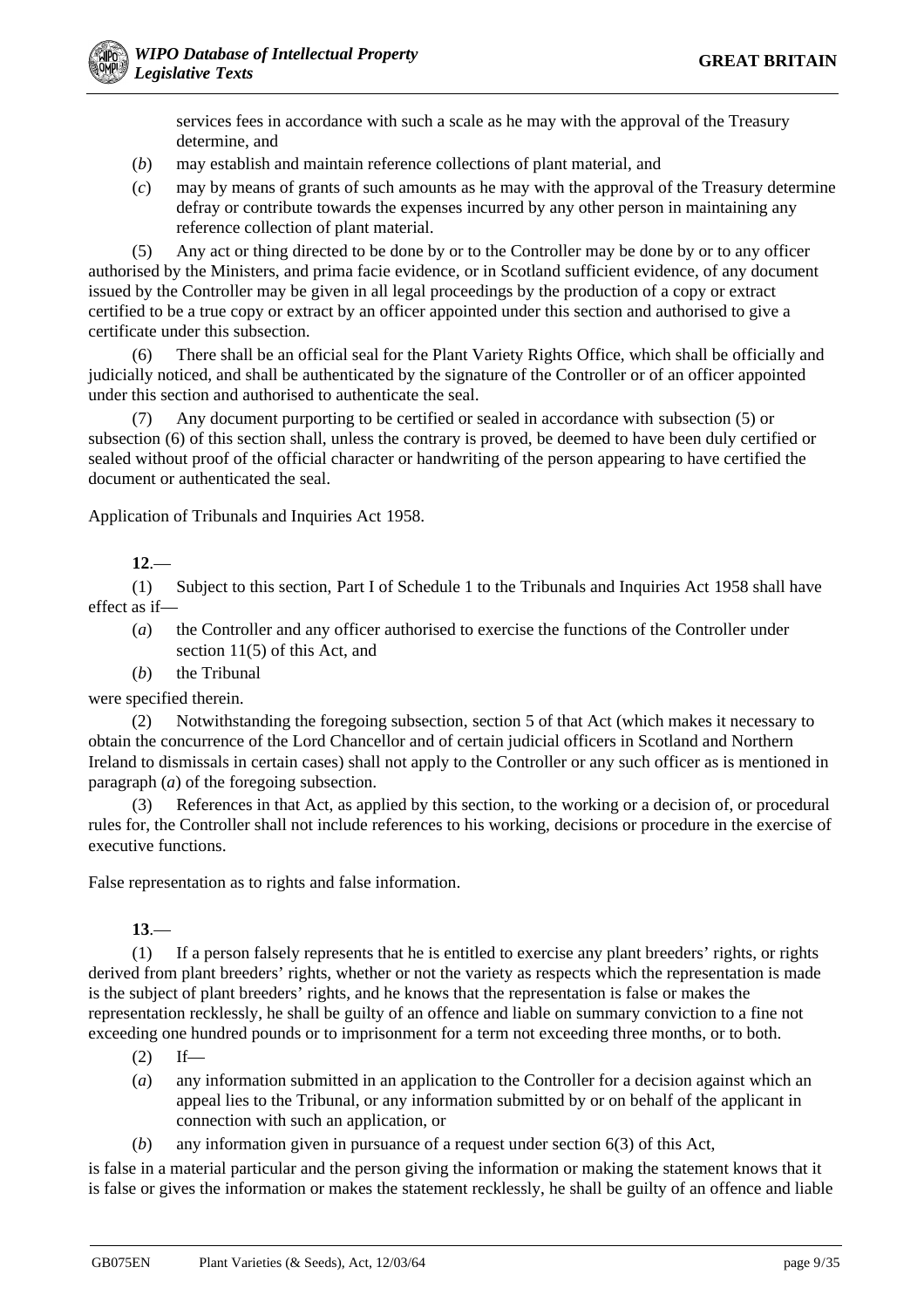on summary conviction to a fine not exceeding one hundred pounds or to imprisonment for a term not exceeding three months, or to both.

Application of Part I to the Crown.

**14**.—

(1) If any servant or agent of the Crown infringes any plant breeder's rights or makes himself liable to civil proceedings under section 5 of this Act, and the infringement or wrong is committed with the authority of the Crown, then civil proceedings in respect of the infringement or wrong shall lie against the Crown.

(2) Subject to the foregoing subsection, no proceedings shall lie against the Crown by virtue of the Crown Proceedings Act 1947 in respect of the infringement of plant breeder's rights or of any such wrong.

(3) This section shall have effect as if contained in Part I of the Crown Proceedings Act 1947.

Interpretation of Part I.

**15**.—

(1) References in this Part of this Act to reproductive material are references to reproductive material of plant varieties, and include references—

- (*a*) to seeds for sowing,
- (*b*) to seed potatoes and other vegetative propagating material,
- (*c*) to whole plants, as well as parts of plants, where whole plants may be used as reproductive material, and
- (*d*) to ornamental plants and parts of ornamental plants when used commercially as propagating material in the production of ornamental plants and cut flowers.

(2) References in this Part of this Act to an applicant for plant breeders' rights, or to the holder of plant breeders' rights, include, where the context allows, references to his predecessors in title or his successors in title.

## PART II

#### SEEDS AND SEED POTATOES

#### *Regulation of sales*

Seeds regulations.

**16**.—

(1) The Minister, after consultation with representatives of such interests as appear to him to be concerned, may by statutory instrument make such regulations as appear to him to be necessary or expedient for the purpose—

- (*a*) of ensuring that reliable and adequate information is afforded as to the nature, condition and quality of seeds which are sold or are for sale,
- (*b*) of preventing the sale of seeds which are deleterious, and of preventing the sale of seeds which have not been tested for purity and germination, or which are of a variety the performance of which has not been subjected to trials,
- (*c*) of preventing the spread of plant disease by the sale of seeds,
- (*d*) of regulating the descriptions under which seeds are sold, and
- (*e*) of prescribing anything which, under this Part of this Act, is authorised or required to be prescribed,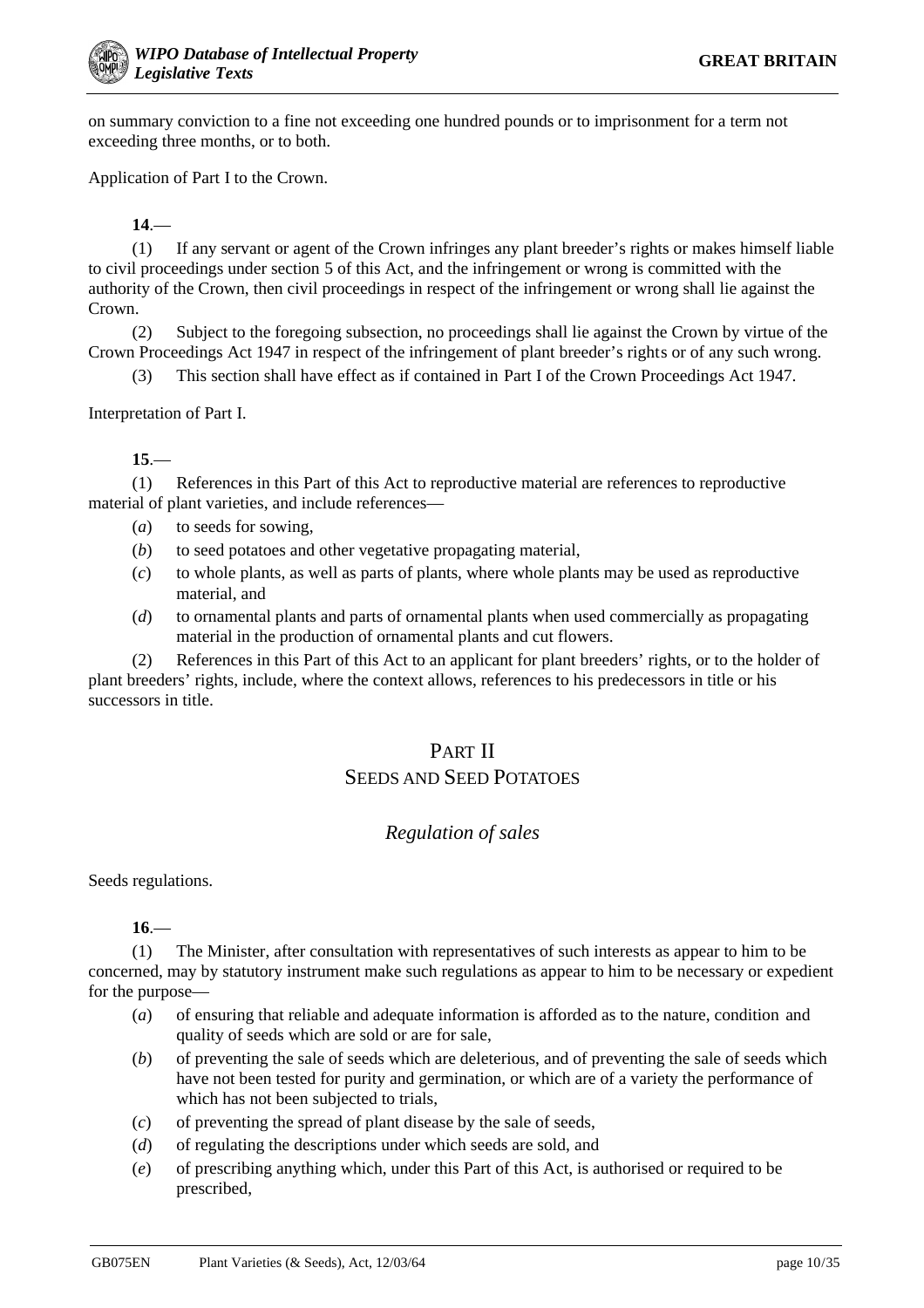and regulations under this section shall be known as seeds regulations.

(2) Seeds regulations may include provisions as to the packets, bags, trays or other containers in which seeds may be sold or delivered to purchasers, and requirements as to the marking of such containers.

- (3) Seeds regulations may in particular—
- (*a*) require information to be given in the prescribed manner (which may include the giving of it on any label, container or package) as regards seeds which are sold or offered or exposed for sale and, in particular, require the seller of any seeds to deliver a statement containing the prescribed particulars to the purchaser within the time limited by the regulations,
- (*b*) require any of the particulars contained in a statement to be delivered to a purchaser or other person under seeds regulations to be particulars ascertained on a test of the seeds,
- (*c*) prohibit the selling, or the offering or exposing for sale, of seeds which contain more than a prescribed proportion of weed seeds, or of weed seeds of a prescribed kind,
- (*d*) prohibit persons from using, in relation to seeds which are sold, or are offered or exposed for sale, a prescribed name or designation or description except where the seeds have been grown or selected under the prescribed conditions,
- (*e*) require persons who deal in seeds to supply the Minister with information as to, and to keep records of,—
	- (i) transactions in seeds,

(ii) statutory statements given or received by them, and other statements or invoices given or received by them in connection with the sale of seeds,

- (iii) processes or treatments applied to seeds, and
- (iv) the results of tests of seeds,

and authorise officers of the Minister and other persons to call for production of the records,

- (*f*) where persons who deal in seeds also grow seeds, require those persons to supply the Minister with information as to, and to keep records of—
	- (i) acreages sown, and
	- (ii) the yields of the crops,

and authorise officers of the Minister and other persons to call for production of the records,

- (*g*) regulate the procedure to be observed at, and the conduct of, official testing stations and other establishments at which tests may be carried out for the purposes of the regulations,
- (*h*) regulate the manner in which any tests are to be made for the purposes of this Part of this Act,
- (*i*) provide for the licensing by the Minister of establishments for the testing of seeds, other than official testing stations, and authorise the Minister to charge a fee for, and to attach conditions to, any such licence, and to make the conditions enforceable by withdrawal of the licence or by making a breach of any of the conditions an offence against seeds regulations.

(4) In prescribing the manner in which samples are to be taken for the purposes of any provision in this Part of this Act or for the purposes of seeds regulations, the regulations—

- (*a*) may impose conditions as to the persons authorised to take samples and the places where they may be taken,
- (*b*) may require the person taking a sample to give part of it to the owner of the seeds or to some other person, may prescribe the manner in which the sample is to be divided into parts and may impose duties as respects the marking or labelling and the preservation of the parts of the sample, and
- (*c*) may provide for the identification, by the labelling or marking of their container or by some other method, of seeds from which a sample has been taken.
- (5) Seeds regulations—
- (*a*) may exempt, or authorise the Minister to exempt, any person or class of persons, or persons generally, from compliance with any of the provisions of the regulations, and may provide that the exemptions are to be, or may be made, subject to conditions, and
- (*b*) may contain such transitional provisions consequent on the repeal of the Seeds Act 1920 by this Act as may appear to the Minister to be expedient.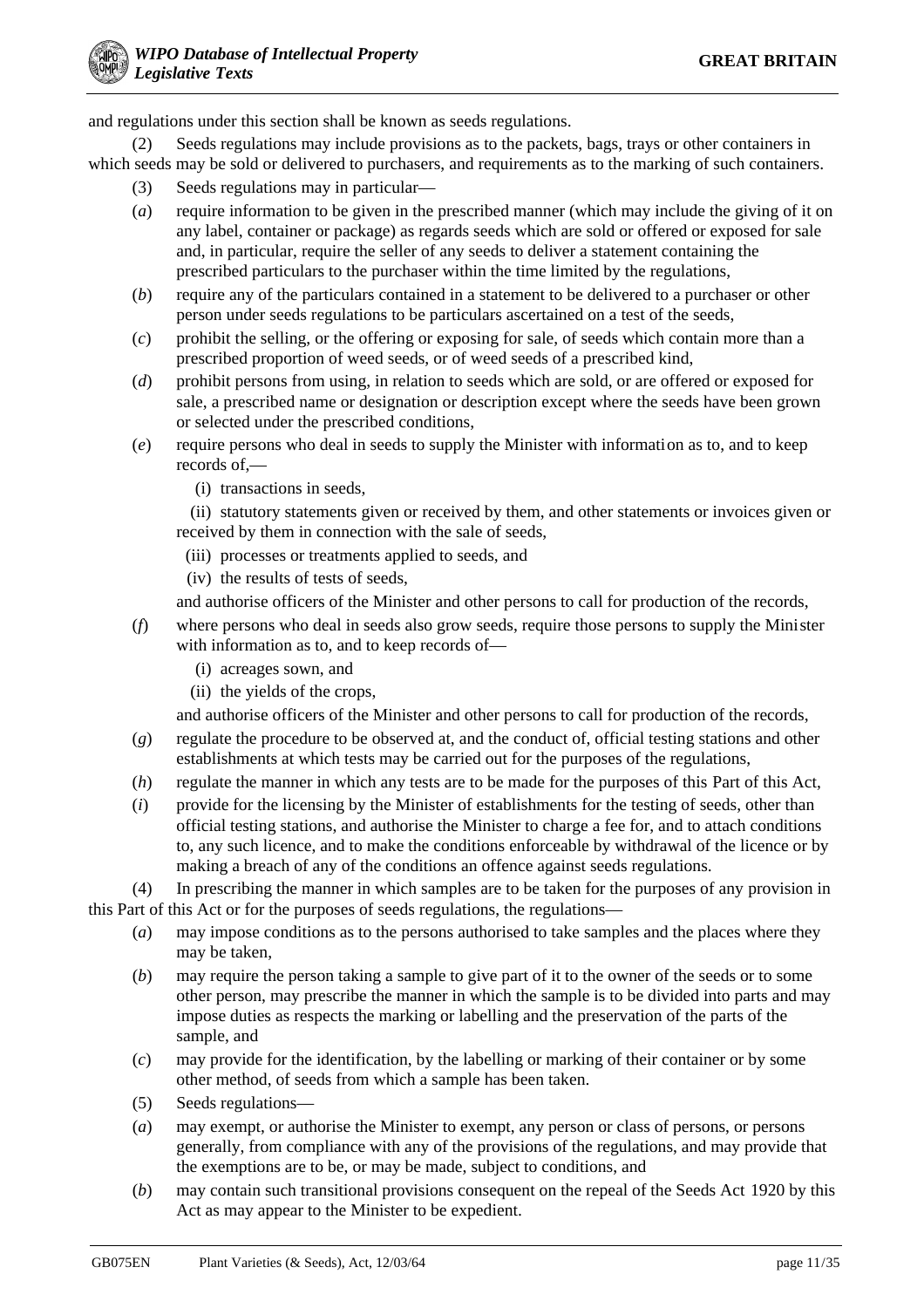(6) A statutory instrument containing regulations under this section shall be subject to annulment in pursuance of a resolution of either House of Parliament.

- (7) If any person—
- (*a*) in a statutory statement includes anything which is false in a material particular, or
- (*b*) contravenes any provision contained in seeds regulations which concerns the use of a name or designation or description in relation to any seeds,

he shall be liable on summary conviction to a fine not exceeding one hundred pounds or to imprisonment for a term not exceeding three months, or to both.

(8) If a person contravenes any provision contained in seeds regulations, and the contravention does not fall under subsection (7) of this section, he shall be liable on summary conviction—

- (*a*) in the case of a first offence under this subsection, to a fine not exceeding twenty pounds, and
- (*b*) in the case of a second or subsequent offence under this subsection, to a fine not exceeding fifty pounds.

Civil liabilities of sellers of seeds.

**17**.—

(1) If and so far as seeds regulations provide that a statutory statement shall constitute a statutory warranty for the purposes of this section, the statutory statement, when received by the purchaser, shall, notwithstanding any contract or notice to the contrary, have effect as a written warranty by the seller that the particulars contained in the statutory statement are correct.

(2) If and so far as seeds regulations apply this subsection to the particulars in a statutory statement and prescribe limits of variation in relation to those particulars, those particulars shall, for the purposes of any legal proceedings on a contract for the sale of the seeds to which the statutory statement relates, be deemed to be true except so far as there is a mis-statement in the statutory particulars which exceeds the limits of variation so prescribed.

(3) If and so far as seeds regulations apply this subsection to the particulars in a statutory statement, the particulars in the statutory statement shall, for the purposes of any legal proceedings on a contract for the sale of the seeds to which the statutory statement relates, be deemed to be true unless it is made to appear on a test carried out at an official testing station, and made on a sample taken in the manner, and within the period, prescribed by seeds regulations, that the particulars were untrue.

(4) Where a purchaser intends to obtain a test of seeds for the purposes of subsection (3) of this section, the seller of the seeds shall be given written notice of the purchaser's intention not more than the prescribed period after delivery to the purchaser of the seeds under the sale, and seeds regulations shall prescribe a procedure for taking a sample of seeds to be tested for the purposes of that subsection which will afford to the seller of the seeds or his agent an opportunity of being present when the sample is taken, and of obtaining part of the sample.

(5) A contravention of seeds regulations shall not affect the validity of a contract for the sale of seeds, or the right to enforce such a contract.

(6) In Scotland a contract for the sale of seeds may not be treated as repudiated by reason only of a breach of a written warranty having effect by virtue of subsection (1) of this section.

Defences in proceedings for offences against seeds regulations.

#### **18**.—

(1) If and so far as seeds regulations for the purposes of this section prescribe limits of variation in relation to the particulars in a statutory statement, it shall be a defence to proceedings under this Act for including in a statutory statement any false particulars to prove that the mis-statements in the particulars alleged to be false do not exceed the limits of variation so prescribed.

- (2) Subject to the provisions of this section, it shall be a defence—
- (*a*) to proceedings under this Part of this Act for including false particulars in a statutory statement,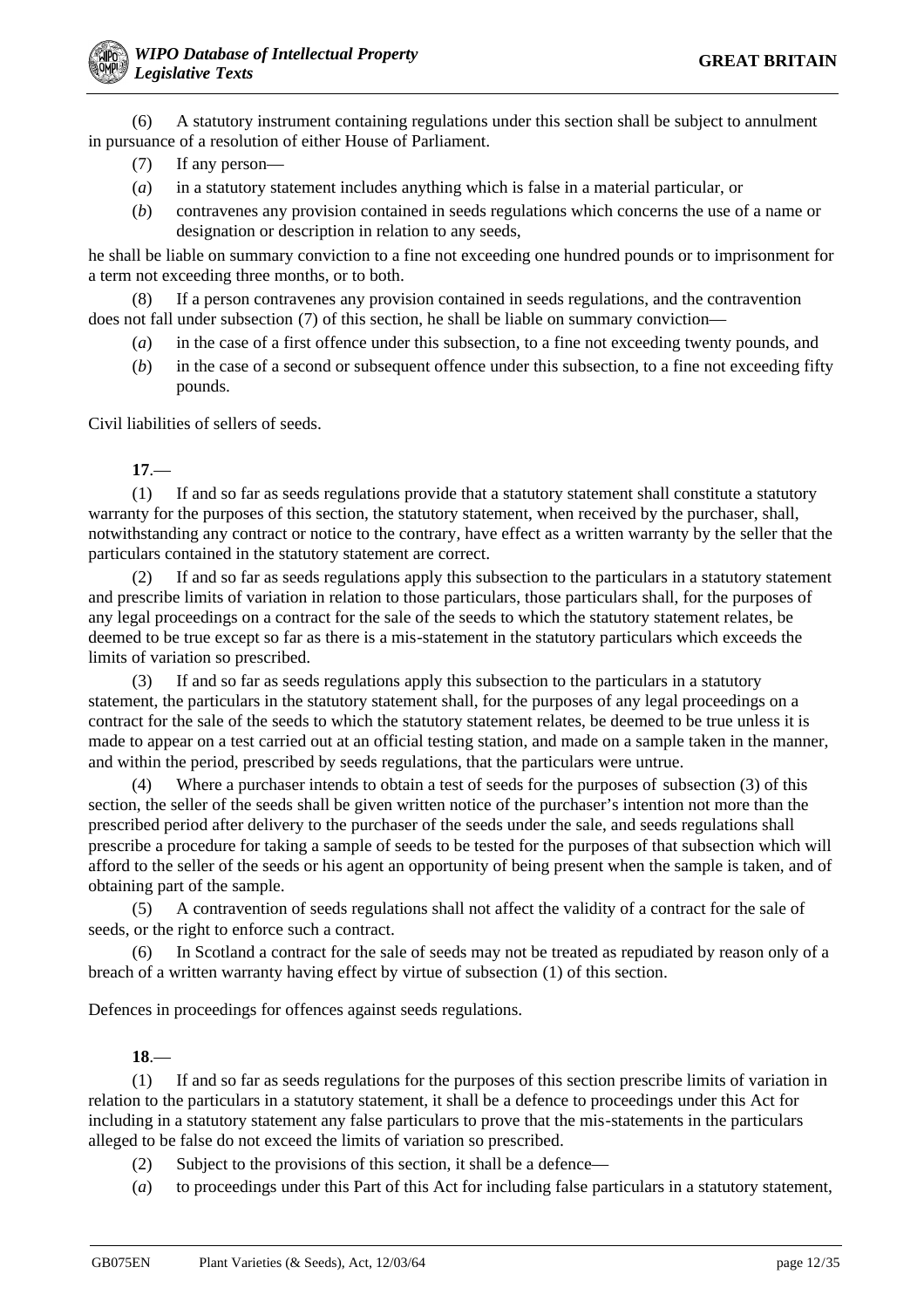- (*b*) to proceedings under this Part of this Act for an offence against seeds regulations relating to the nature, condition or quality of any seeds, and
- (*c*) to proceedings under this Part of this Act for an offence against seeds regulations relating to a prescribed name or designation or description,

to prove—

- (i) that the accused took all reasonable precautions against committing an offence of the kind alleged and had not at the time of the alleged offence any reason to suspect that an offence was being committed by him, and
- (ii) where the accused obtained the seeds to which the alleged offence relates from some other person, that on demand by or on behalf of the prosecutor the accused gave all the information in his power with respect to the name and address of that other person, and with respect to any statutory statement or other document in his possession or power relating to the seeds, and the contract of sale.

(3) If in any such proceedings as are mentioned in subsection  $(2)(a)$  of this section any of the particulars alleged to be false are particulars which, by seeds regulations, are to be particulars ascertained by means of a test made in accordance with the regulations, the defence under subsection (2) of this section shall not be available unless it is proved—

- (*a*) that those particulars were ascertained on such a test and that the test was made not earlier than the date, if any, prescribed by seeds regulations for the purpose, or
- $(b)$  that—

(i) the accused purchased the seeds from another person who, in connection with the sale, duly delivered to the accused a statutory statement giving particulars of the seeds which were the same as the particulars alleged to be false, and

(ii) the accused had no reason to believe that paragraph (*a*) of this subsection did not apply in relation to those particulars.

Presumption as respects statutory statements under seeds regulations.

**19**. For the purposes of this Part of this Act and of any seeds regulations, any statutory statement made as respects seeds which are in distinct portions shall be presumed to be made both as respects the seeds as a whole and also as respects each portion taken separately.

#### *The Index*

Index of names of plant varieties.

**20**.—

(1) The Ministers may in accordance with this section prepare an index of names of plant varieties for use in connection with the sale of seeds of those varieties (in this Part of this Act referred to as "the Index").

(2) The Index shall be compiled in sections, and each section shall define the class of plant varieties to which it relates in such terms as to make it possible to determine whether any plant variety belongs to the class or not, irrespective of whether that variety is for the time being in the Index.

(3) Different sections of the Index may be prepared, and may come into force, at different times.

(4) Notice of the coming into force of a section of the Index, and of all additions, corrections and erasures in a section of the Index after it has come into force, shall be published by the Ministers in the gazette to be issued under Part IV of this Act, and in such other manner as appears to the Ministers to be appropriate for ensuring that persons particularly concerned with the Index, or with the class of plant varieties to which the section of the Index relates, have their attention drawn to it.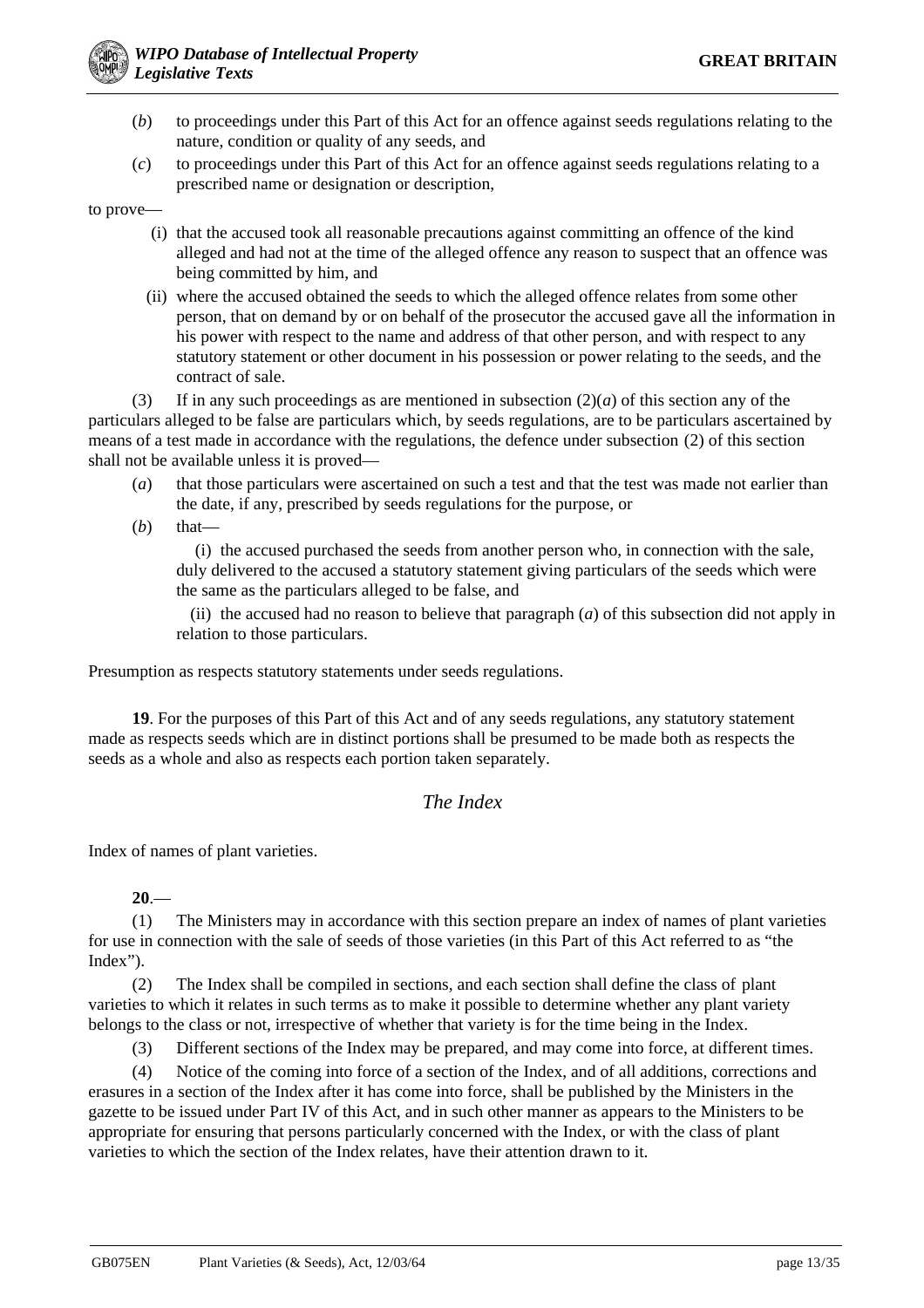(5) After a section of the Index has come into force any person who in selling seed of a plant variety for which a name is given in that section of the Index, or in offering or exposing for sale any such seed, uses some name not given in the Index for that plant variety, being a name which serves or is intended by him to serve to distinguish the seed from seed of other plant varieties within the class to which the section relates, shall be guilty of an offence under this section.

(6) The Ministers may for the purposes of this section establish, or arrange for the establishment of, a reference collection of plant material.

(7) Schedule 5 to this Act shall have effect as to the procedure for compiling the Index and the other matters there mentioned.

(8) In this and the three next following sections, and in Schedule 5 to this Act—

"class" means a class of plant varieties to which a section of the Index relates;

"name" includes any designation.

and for the purposes of those provisions a plant variety shall not be regarded as distinct from another plant variety unless it is clearly distinguishable by one or more important morphological, physiological or other characteristics.

Restrictions on sales of seeds of unindexed plant varieties.

#### **21**.—

(1) Subject to this section, after a section of the Index has come into force it shall be an offence under this section for any person in selling seed of a plant variety which is within the class to which the section of the Index relates, but which is not in the Index, or in offering or exposing for sale any such seed, to use a name which serves or is intended by him to sense to distinguish the seed from seed of other plant varieties within that class.

(2) Subsection (1) of this section shall not apply—

- (*a*) to a person who reasonably believes that the seed is to be used for scientific purposes or for the purposes of research, or
- (*b*) to a person who reasonably believes that the seed will be used outside Great Britain.

(3) Where any person makes, or proposes to make, arrangements under which some other person uses seed under the control of the first-mentioned person for the purpose of increasing the first-mentioned person's stock, or of carrying out tests or trials, and under which the whole of the material produced, directly or indirectly, from the seed, and any unused seed, becomes or remains the property of the first-mentioned person, subsection (1) of this section shall not apply—

- (*a*) to a sale, or offer for sale, of the seed by the first-mentioned person to the other person as part of the arrangements, or
- (*b*) to a sale by that other person to the first-mentioned person of seed produced, directly or indirectly, from that seed.

(4) Except as provided by paragraph 3(3) of Schedule 5 to this Act, the Ministers shall not refuse an application for the inclusion of a plant variety in the appropriate section of the Index after it has come into force on any ground other than that in their opinion the plant variety is not distinct from a plant variety which is for the time being in the Index.

(5) If at any time it appears to the Ministers that they will not be able to give a decision on such an application within two years from the time when the applicant has complied with the conditions prescribed under Schedule 5 to this Act for making the application, they shall make an entry in the Index giving to the plant variety such provisional name as appears to them appropriate; and when the decision has been given the, shall make such corrections as may be required to give effect to the decision.

The applicant may appeal to the Tribunal against the refusal by the Ministers of such an application, and the Tribunal may at any time before the final determination of the appeal require the Ministers to make an entry in the Index giving a provisional name for the plant variety to which the application relates pending the determination of the appeal.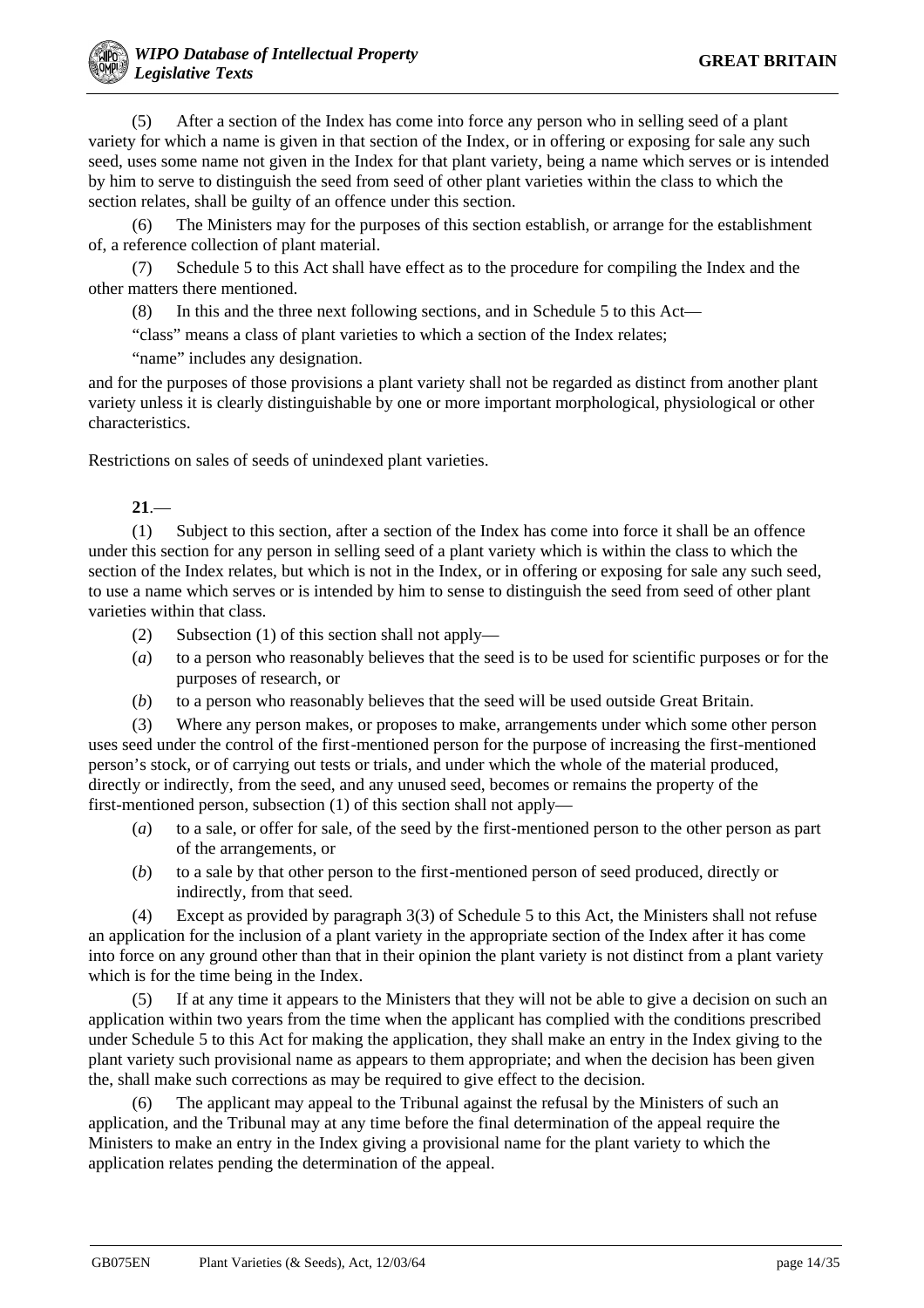Performance trials and reports for new varieties within a section of the Index.

**22**.—

(1) If the Ministers by order bring this section into force for any class of plant varieties in the Index, this section shall apply to any new plant variety within the class.

An order under this subsection may be revoked by a subsequent order, but without prejudice to liability for any offense before the revocation takes effect; and any order under the subsection shall be made by statutory instrument after consultation with representatives of such interests as appear to the Ministers to be concerned and any such statutory instrument shall be subject to annulment in pursuance of a resolution of either House of Parliament.

(2) For the purposes of this section a plant variety shall be a new variety if it was not in the Index when the order under the foregoing subsection came into force unless it has been exempted under the next following subsection.

(3) The Ministers may on an application from any person, and on being satisfied that seed of a plant variety, although unindexed, was in commercial use in Great Britain before the order under subsection (1) of this section took effect, exempt that plant variety from the provisions of this section.

An appeal shall lie to the Tribunal against the refusal of an application under this subsection.

- (4) Subject to this section, it shall be an offence under this section—
- (*a*) to sell seed of a new plant variety to which this section applies, or
- (*b*) to offer or expose for sale any such seed, or
- (*c*) to advertise for use any such seed,

until seed of that plant variety has been submitted for the Purpose of performance trials of that plant variety in accordance with this section, and until a report on the result of the performance trials has been published in the manner prescribed by regulations under this section, and paragraphs (*b*) and (*c*) of this subsection shall apply whether or not the offer for sale or advertisement relates only to sales after the performance trials and report.

(5) Paragraphs (*a*) and (*b*) of the last foregoing subsection shall not apply to a sale or offer for sale of seed which is not in Great Britain when the sale or offer for sale is made; but, subject to this section, where a person has acquired seed of a new plant variety to which this section applies, being seed which was not in Great Britain when he acquired it, it shall be an offence under this section for him in the course of business—

- (*a*) to use any of that seed in Great Britain as reproductive material at any time when under the last foregoing subsection it is unlawful to sell seed of that plant variety there; or
- (*b*) at any such time so to dispose of any of that seed (otherwise than by way of sale) while it is in Great Britain as to make it available for use there as reproductive material.

(6) Subsection (4) of this section shall not apply to any sale or offer for sale of the kind described in subsection (3) of the last foregoing section, and subsection (5) of this section shall not apply to the use of seed for the purpose of carrying out tests or trials.

(7) If it appears to the Ministers that a renew variety to which this section applies has undergone performance trials and that an adequate report of the result of those performance teals is generally available, or that there is any other sufficient reason for dispensing with the requirements of subsections (4) and (5) of this section, they may direct that those subsections shall cease to apply to seed of that plant variety, but without prejudice to liability for any offence previously committed.

For all new plant varieties to which this section applies there shall be a time limit by which (so far as practicable) the report on the result of the performance trials is to be published in accordance with this section; and if the report on the result of the performance trials of a new plant variety to which this section applies is not published within the time limit, subsection (4) and (5) of this section shall cease to apply to seed of that plant variety, but without prejudice to liability for any offence committed before the time limit ran out.

Except so far as regulations under this section otherwise provide for a class or part of a class, the time limit shall be two years from the date on which the performance trials begin.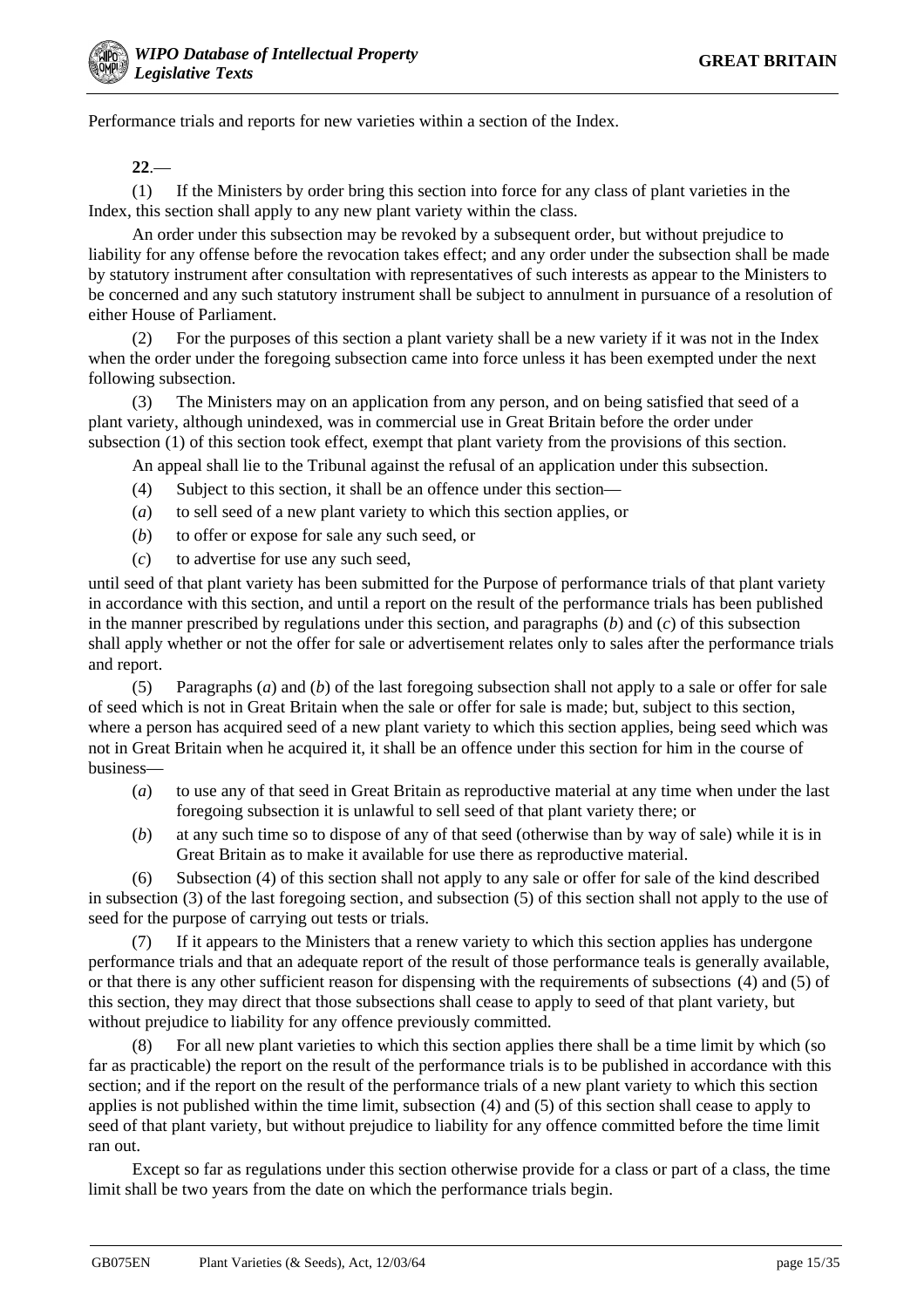(9) The Ministers shall in making entries in a section of the Index after an order under subsection (1) of this section has taken effect—

- (*a*) employ a method which will distinguish those entries from the earlier entries and indicate which of the later entries relate to plant varieties exempted under subsection (3) of this section, and
- (*b*) make additional entries showing when subsections (4) and (5) of this section have ceased to apply to seeds of a new plant variety.

(10) The Ministers may by statutory instrument make regulations for the purposes of this section and, in particular, may by those regulations provide—

- (*a*) for the manner of making applications under subsection (3) of this section, and applications for sub: milting plant varieties for performance trials,
- (*b*) for the information to be afforded by an applicant and the materials to be submitted at the time of application or subsequently,
- (*c*) for the manner in which the reports are to be published and brought to the attention of those concerned,
- (*d*) for the compiling of a register of applications for the submission of seeds for performance trials, of the reports of the results of those trials, and of the dates of publications of the reports, and for including entries which will show the date when the time limit under subsection (8) of this section will fall,
- (*e*) for requiring the Ministers to publish notice of any direction under subsection (7) of this section, and of any case where a report is not published within the time limit under subsection (8) of this section,

and regulations under this subsection made with the approval of the Treasury may authorise the charging of fees to applicants for the submission of seeds for performance trials.

A statutory instrument under this subsection shall be subject to annulment in pursuance of a resolution of either House of Parliament.

(11) References in this section to advertising are references to advertising in any medium, including sound and television broadcasting; but for the purposes of this section the communication of information in any publication for scientific purposes or purposes research shall not be regarded as advertising.

Punishment for offences in connection with the Index.

#### **23**.—

(1) A person guilty of an offence under any of the three last foregoing sections shall be liable on summary conviction to a fine not exceeding one hundred pounds or to imprisonment for a term not exceeding three months, or to both.

(2) Notwithstanding anything in section 104 of the Magistrates' Courts Act 1952 or section 23 of the Summary Jurisdiction (Scotland) Act 1954 (time limit for proceedings), proceedings for an offence under any of the three last foregoing actions may be brought at any time not more than two years from the time when the offence was committed.

(3) It shall be a defence to proceedings for an offence under any of the three last foregoing sections to prove—

- (*a*) that the accused took all reasonable precautions against committing an offence of the kind alleged and had not at the time of the alleged offence any reason to suspect that an offence was being committed by him, and
- (*b*) where the accused obtained the seeds to which the alleged offence relates from some other person, that on demand by or on behalf of the prosecutor the accused gave all the information in his power with respect to the name and address of that other person, and with respect to any statutory statement or other document in his possession or power relating to the seeds, and the contract of sale.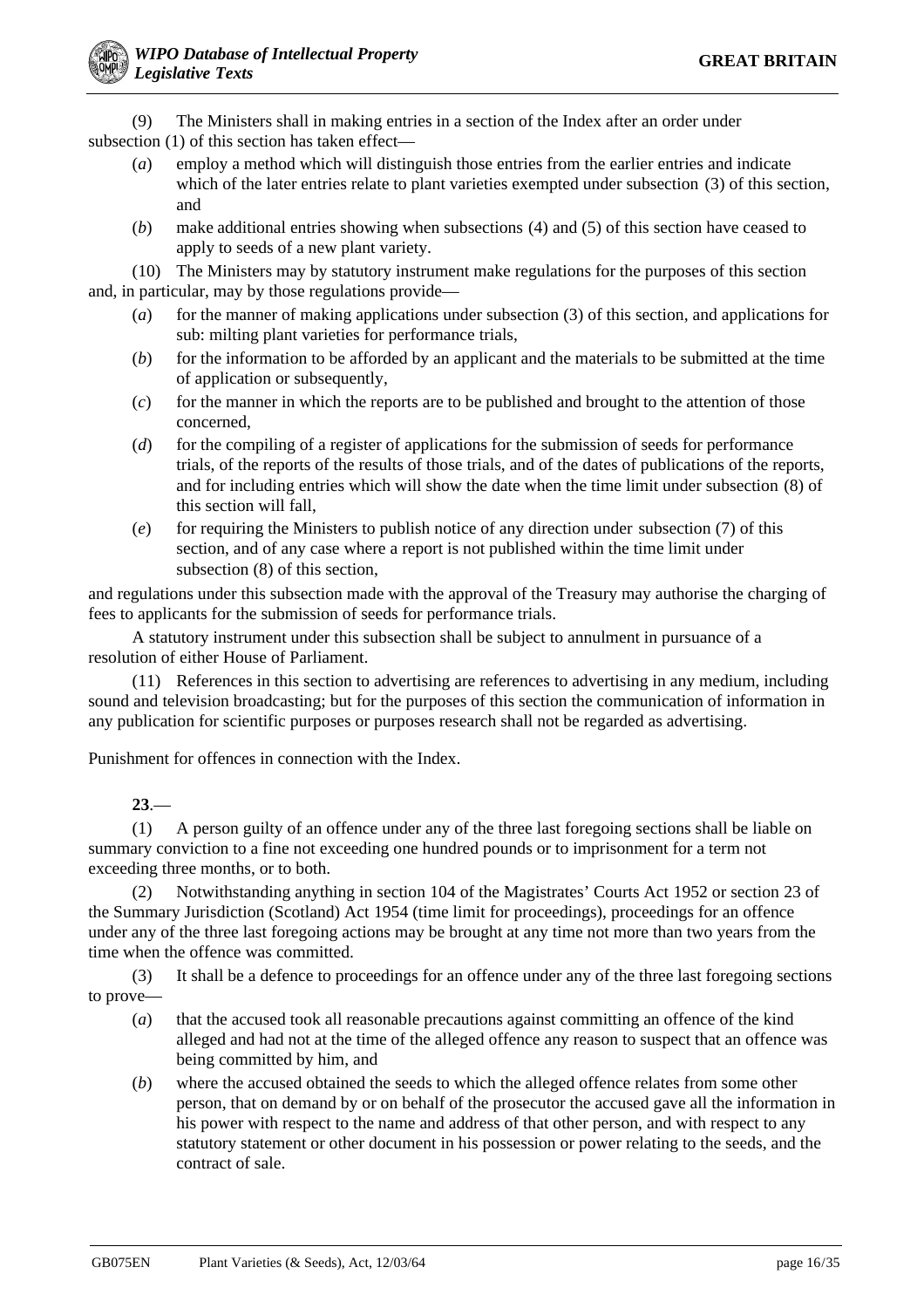- (4) If any information submitted to the Ministers by or on behalf of—
- (*a*) a person making an application or representations as respects any matter connected with the compilation or alteration of the Index, or
- (*b*) an applicant under subsection (3) of the last foregoing section,

is false in a material particular and the person giving the information knows that it is false or gives the information recklessly, he shall be guilty of an offence and liable on summary conviction to a fine not exceeding one hundred pounds or to imprisonment for a term not exceeding three months, or to both.

#### *Official testing stations*

Official testing stations and certificates of test.

**24**.—

(1) Subject to this section, the Minister of Agriculture, Fisheries and Food and the Secretary of State shall respectively continue to maintain the official seed testing stations established for England and Wales and for Scotland under the Seeds Act 1920.

(2) The Ministers may unite in establishing and maintaining, on such terms as may be agreed between them, a common official seed testing station for the whole of Great Britain.

Either or both of the Ministers may at any time alter the arrangements made by them for official seed testing stations for England and Wales and for Scotland respectively, and any official seed testing station established by either or both of them may be established in conjunction with any other bodies or persons.

(4) The Minister or Ministers concerned may, subject to the approval of the Treasury, authorize the charging of fees for the services given at an official seed testing station.

(5) A certificate of the result of a test at an official seed testing station of a sample taken by an authorised officer for the purposes of this Part of this Act shall be in the form prescribed by seeds regulations.

(6) A certificate of the result of a test at an official seed testing station of a sample taken for the purposes of this Act, and purporting to be issued by an officer of an official seed testing station,—

- (*a*) if the sample was taken by an authorized officer, shall, if a copy of the certificate has been served on the accused with the summons or complaint, be sufficient evidence of the facts stated in the certificate in any proceedings for an offence under this Part of this Act, and
- (*b*) if the sample was taken by a person other than an authorised officer in order to obtain the test for the purposes of section 17(3) of this Act, shall be sufficient evidence of the facts stated in the certificate in any such legal proceedings as are mentioned in that sum section,

unless, in either case, either party to the proceedings requires that the person under whose direction the test was made be called as a witness; and in that event, in the case of proceedings in Scotland, the evidence of that person shall be sufficient evidence of the facts stated in the certificate.

(7) In any proceedings for an offence under this Part of this Act in which a copy of a certificate of the result of a test has been served with the summons or complaint in pursuance of paragraph (*a*) of the last foregoing subsection, the accused, unless the court otherwise directs, shall not be entitled to require that the person under whose direction the test was made be called as a witness unless he has, at least three clear days before the day on which the summons is returnable or, in Scotland, the case proceeds to trial, given notice to the prosecutor that he intends to do so.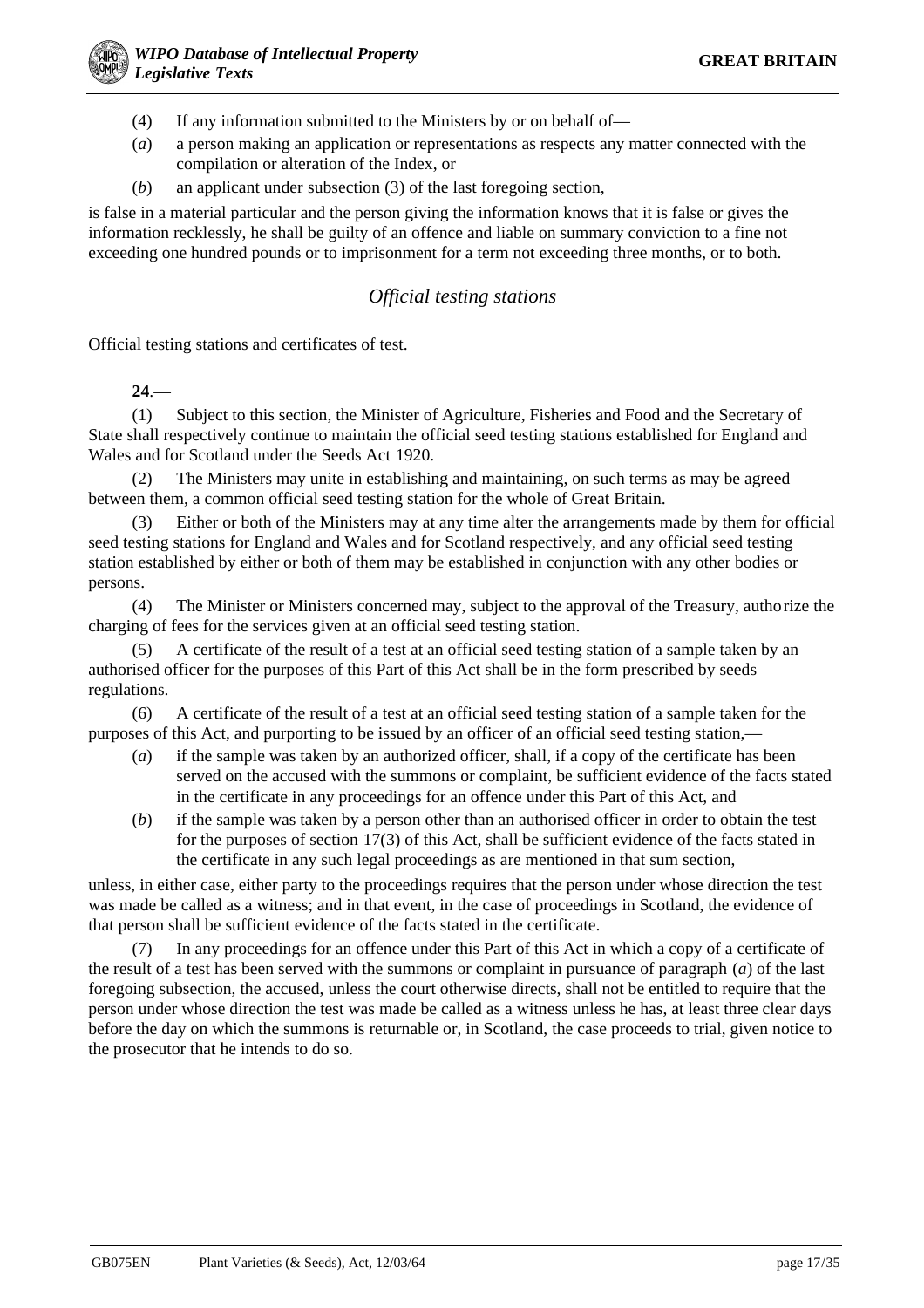

### *Supplemental*

Powers of entry.

**25**.—

(1) The powers of entry conferred by subsections (3) and (4) of this section may be exercised for the purpose of exercising—

- (*a*) the further powers conferred by subsections (5) and (6) of this section, or
- (*b*) any powers of calling for, inspecting or taking copies of records or other documents conferred by seeds he regulations,

or for the purpose of ascertaining whether there is, or has been, on or in connection with the premises (including any vehicle or vessel) any contravention of any provision contained in this Part of this Act or in seeds regulations.

(2) This section shall not authorise entry into any premises which are used exclusively as a private dwelling.

(3) Any person duly authorised by the Minister in that behalf may, on production if so required of his authority, at all reasonable hours enter any premises which he has reasonable cause to believe to be used for any purpose of a business in Me course of which seeds are sold, whether the sale is by wholesale or retail, and whether the person conducting it acts As principal or agent.

(4) Any person duly authorised by the Minister in that behalf may, on production if so required of his authority, at all treasonable hours enter any premises on which he has reasonable cause to believe that there are any seed potatoes which have been sold and which are to be delivered, or are in the course of delivery, to the purchaser, and the power of entry under this subsection may be exercised when the seed potatoes are in transit in the course of delivery to the purchaser, and in particular when they are in any vehicle or vessel in the course of delivery.

(5) A person may, on any premises (including any vehicle or vessel) which he has power under this section to enter for the purpose of exercising the powers conferred by this subsection, examine any seeds which he finds there and may without payment take samples of any seeds so found.

(6) The owner of any seeds which are offered or exposed for sale, or are stored for purposes of sale, or any person authorised to sell those seeds, may be required by a person duly authorized by the Minister in that behalf to deliver to him such a statement, if any, as the person selling them would by seeds regulations be obliged to deliver to a purchaser of those seeds, and to deliver it within the time prescribed for such a statement.

(7) If any person fails to comply with a requirement under subsection (6) of this section he shall be liable on summary conviction—

- (*a*) in the case of a first offense under this subsection, to a fine not exceeding twenty pounds, and
- (*b*) in the case of a second or subsequent offense under this subsection, to a fine not exceeding fifty pounds,

and references in this Part of this Act to a statutory statement shall include references to a statement delivered under subsection (6) of this section.

- (8) This section shall apply as respects—
- (*a*) all kinds of seeds in respect of which an offence may under any circumstances be committed under seeds regulations as for the time being in force, and
- (*b*) seeds of all plant varieties which are within any class to which a section of the Index which has come into force relates.

(9) A person who obstructs or impedes any person acting in the exercise of the powers conferred by this section shall be. liable on summary conviction to a fine not exceeding twenty pounds.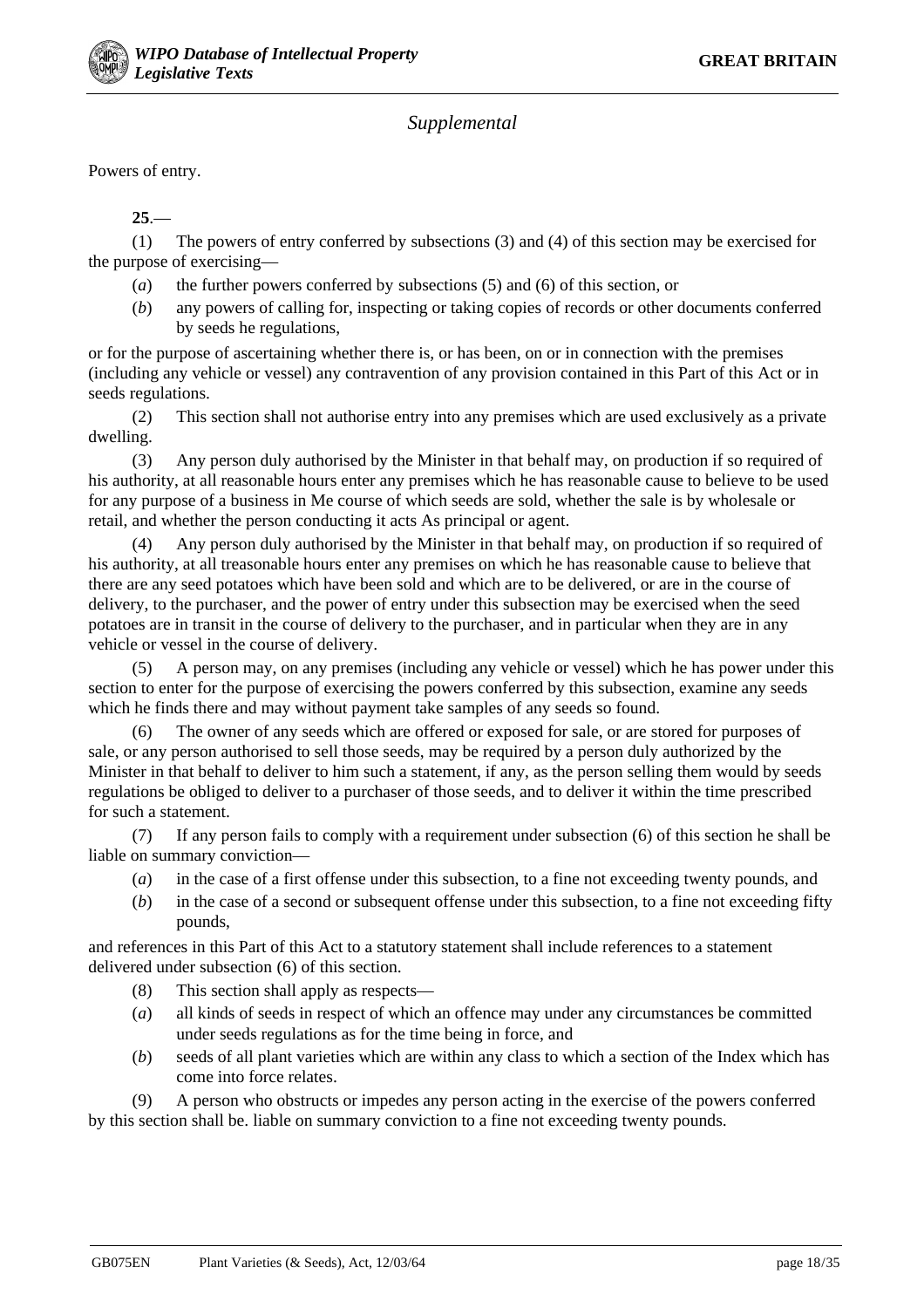Use of samples in criminal proceedings.

**26**.—

(1) Evidence shall not be adduced in proceedings for an offence under this Part of this Act respecting a sample taken by an authorised officer unless the sample was taken in the manner prescribed by seeds regulations.

(2) Seeds regulations shall provide for the sample being divided into at least two parts, and for one of the parts being given to the owner of the seeds or to such other person as may be prescribed by seeds regulations, and shall provide for a thirds part of the sample to be retained for production in all cases where use of it may be made by the court under this section.

(3) A certificate in the form prescribed regulations purporting to be issued by an authorised officer and stating that a sample was taken in the prescribed manner shall be sufficient evidence of the facts stated in the certificate.

(4) If part of a sample taken by an authors officer is sent to the chief officer of an official testing station, it shall be so sent as soon as practicable after the sample is taken, and the person to whom any other part of the sample is given shall be informed before the first-mentioned part is sent.

(5) A copy of a certificate issued by an official testing station stating the result of a test of part of a sample taken by an authorised officer shall be sent to the person to whom any other part of the sample is given.

(6) In any proceedings for an offense under this Part of this Act in respect of seeds which have been sampled by an authorised officer, the summons shall not be made returnable, and, in Scotland, the case shall not proceed to trial, less than fourteen days from the day on which the summons or complaint is served, and a copy of any certificate of an official testing station which the prosecutor intends to adduce as evidence shall be served with the summons or complaint.

(7) In proceedings for including in a statutory statement false particulars concerning matters which are under seeds regulations to be ascertained, for the purpose of the statement, by a test of the seeds, if any sample of the seeds has been taken by an authorised officer, the third part of that sample required by seeds regulations to be retained as mentioned in subsection (2) of this section shall be produced at the hearing.

(8) The court may, if it thinks fit, on the request of either park, cause the part so produced to be sent to the chief officer of an official testing station, who shall transmit to the court a certificate of the result of a test of that part of the sample.

(9) If, in a case where an appeal is brought, no action has been taken under the last foregoing subsection the provisions of that subsection shall apply also to the court by which the appeal is heard.

(10) A sample taken before the coming into force of this Part of this Act in accordance with section 4 of the Seeds Act 1920 shall be regarded as taken in the prescribed manner for he purposes of subsection (1) of this section.

Tampering with samples.

**27**.—

- (1) If any person—
- (*a*) tampers with any seeds so as to procure that a sample taken in the manner prescribed by seeds regulations for any purpose does not correctly represent the bulk of the seeds, or
- (*b*) tampers with any sample so taken, or
- (*c*) with intent to deceive sends, or causes or allows to be sent to any official testing station or licensed testing establishment, to be tested for any purpose, a sample of seeds which to his knowledge does not correctly represent the bulk of the seeds,

he shall be liable on summary conviction to a fine not exceeding one hundred pounds or to imprisonment for a term not exceeding three months, or to both.

(2) In this section "licensed testing establishment" means an establishment licensed under seeds regulations for the testing of seeds.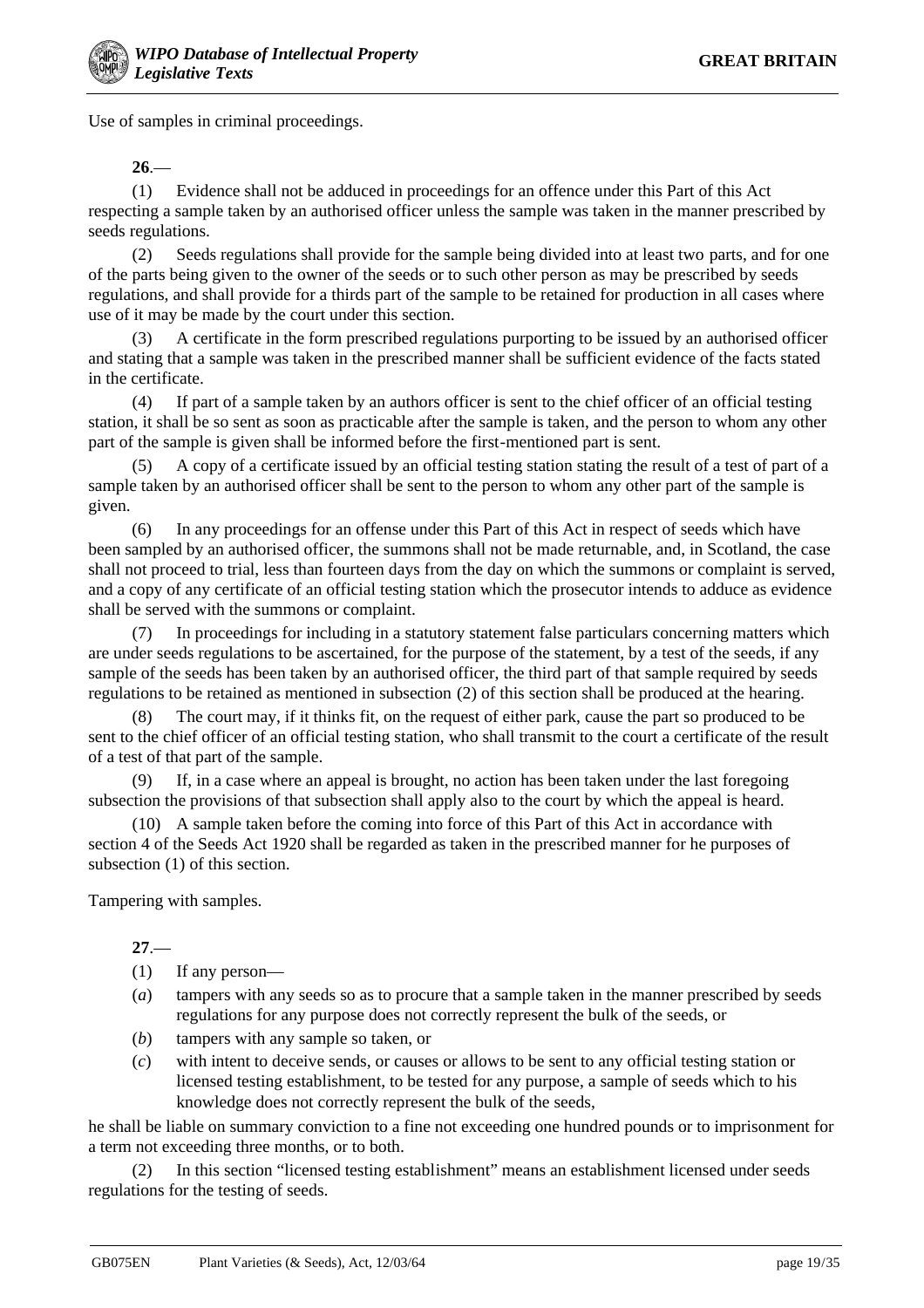Institution of criminal proceedings.

**28.—**

(1) Notwithstanding anything in section 104 of the Magistrates' Courts Act 1952 or section 23 of the Summary Jurisdiction (Scotland) Act 1954 (time limit for proceedings), where a part of a sample has been tested at an official testing station proceedings for including in a statutory statement false particulars concerning the matters which are under seeds regulations to be ascertained, for the purposes of the statement, by a test of the seeds, being proceedings relating to the seeds from which the sample was taken, may be brought at any time not more than six months from the time when the sample was taken.

(2) If at any time before a test is begun at an official testing station to ascertain whether a part of a sample of seeds is of a specified variety or type, and not more than six months after the sample was taken, the person to whom any other part of the sample was given, or any other person, is notified in writing by an authorised officer that it is intended so to test the seeds and that, after the test, proceedings may be brought against that person for including in a statutory statement a false statement that seeds were of a specified variety or type, then notwithstanding anything in the said section 104 or 23, any such proceedings relating to the seeds from which the sample was taken may be brought against the person so notified at any time not more than two years from the time when the sample was taken.

A certificate purporting to be issued by an authorised officer and stating that a person was so notified shall be sufficient evidence of that fact.

Proceedings for an offence under this Part of this Act relating to a statutory statement which has been delivered to a purchaser of seeds, or relating to seeds which have been sold and delivered to the purchaser, may be brought before a court having jurisdiction at the place of delivery of the statement or seeds.

Application of Part II to seed potatoes.

**29**. This Part of this Act applies to seed potatoes as it applies to seeds, and accordingly, except where the context otherwise requires, references in this Part of this Act to seeds include references to seed potatoes.

Interpretation of Part II.

**30.**—

(1) In this Part of this Act, unless the context otherwise requires,—

- "authorised officer" means an officer of the Minister or a person authorised by the Minister to execute this Part of this Act;
- "official testing station" means an official seed testing station maintained by the Minister or Ministers under this Part of this Act;
- "seeds" includes agricultural and horticultural seeds, vegetable seeds, flower seeds, seeds of grasses, whether used for agricultural purposes or other purposes, and seeds of trees;
- "statutory statement" means a statement given in pursuance of seeds regulations, whether the statement be in the form of a notice or other document, or in the form of particulars given on any label or container or package, or in any other form, and includes a statement delivered under section 25(6) of this Act.

(2) In this Part of this Act references to a contravention of any provision contained in this Act or in seeds regulations include references to a failure to comply with such a provision, and references to a contravention of any provision contained in seeds regulations include references to anything which, by the regulations, is expressed to be an offence against a provision contained in the regulations and also include references to any failure to comply with a condition subject to which an exemption is granted by or under seeds regulations.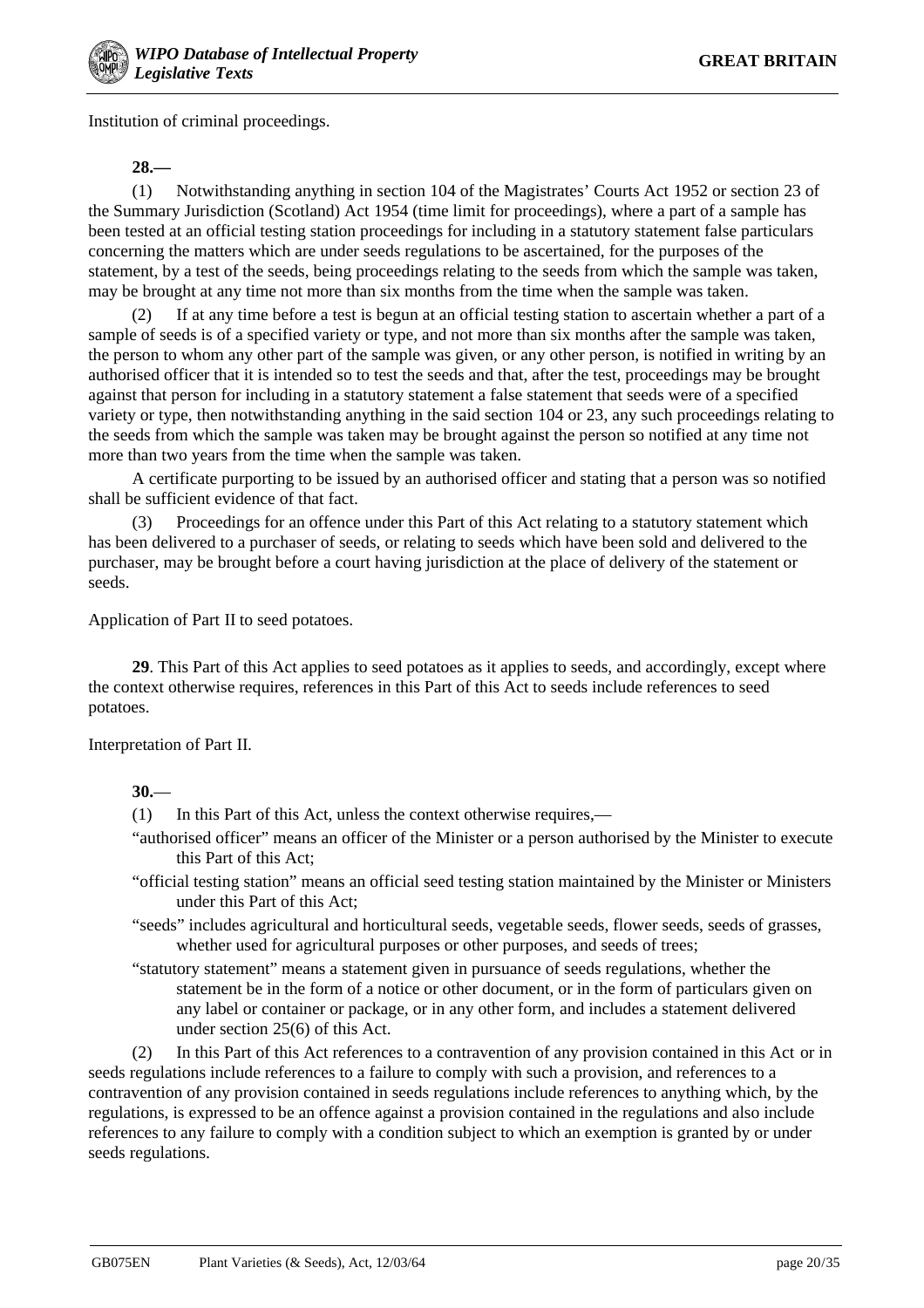(3) In this Part of this Act any reference to an offence under this Part of this Act includes, unless the context otherwise requires, a reference to a contravention of any provision contained in seeds regulations.

Repeals and consequential amendment.

#### **31.**—

(1) The enactments mentioned in Schedule 6 to this Act (which include certain enactments which were obsolete before the passing of this Act) shall, except for the purposes of proceedings for offences thereunder committed before the coming into force of this Part of this Act, be repealed to the extent specified in the third column of that Schedule.

(2) In section  $2(1)(a)$  of the Merchandise Marks Act 1953 (exception for statutory descriptions of agricultural produce) for the words from "the Seeds Act 1920" to the end of the paragraph there shall be substituted the words "seeds regulations; or".

### **PART III C**ONTROL OF IMPORTS AND PREVENTION OF CROSS-POLLINATION

Control of imports of potentially deleterious seeds.

**32.—**

(1) If it appears to the Ministers that it is necessary or expedient that they should be able to exercise the powers conferred by this section for the purpose of preventing the importation into the United Kingdom—

- (*a*) of seeds which, if used as reproductive material in the United Kingdom, will or may cause deterioration of domestic types or varieties of plants by cross**-**pollination, physical admixture or other means, or
- (*b*) of seeds which are unsuitable for use in the United Kingdom because they are of a type or variety which has been developed in countries with different climates, different hours of daylight or other different conditions,

they may by order apply this section to seeds of any type or variety specified in the order.

(2) An order under this section may provide for excepting from a type or variety so specified any description of seeds defined in any manner and, in particular, any description of seeds defined by reference to the country or territory where they were grown or from which they have been consigned to the United Kingdom.

(3) Without prejudice to the powers of exemption conferred by the last foregoing subsection, where it is shown to the satisfaction of the Commissioners of Customs and Excise that any seeds are being imported into the United Kingdom solely with a view to their re**-**exportation after transit through any part of the United Kingdom, or by way of trans**-**shipment, the Commissioners may, subject to such conditions as they think fit to impose for securing the re**-**exportation of the seeds, allow those seeds to be imported as if this section did not apply to them.

(4) Subject to any exceptions prescribed under subsection (2) of this section and to the last foregoing subsection, all seeds to which this section applies are prohibited to be imported into the United Kingdom except under the authority, and in accordance with the terms, of a licence granted by the Minister of Agriculture, Fisheries and Food.

(5) A licence under this section may be, to any degree, general or specific and may be modified or revoked by the Minister of Agriculture, Fisheries and Food at any time.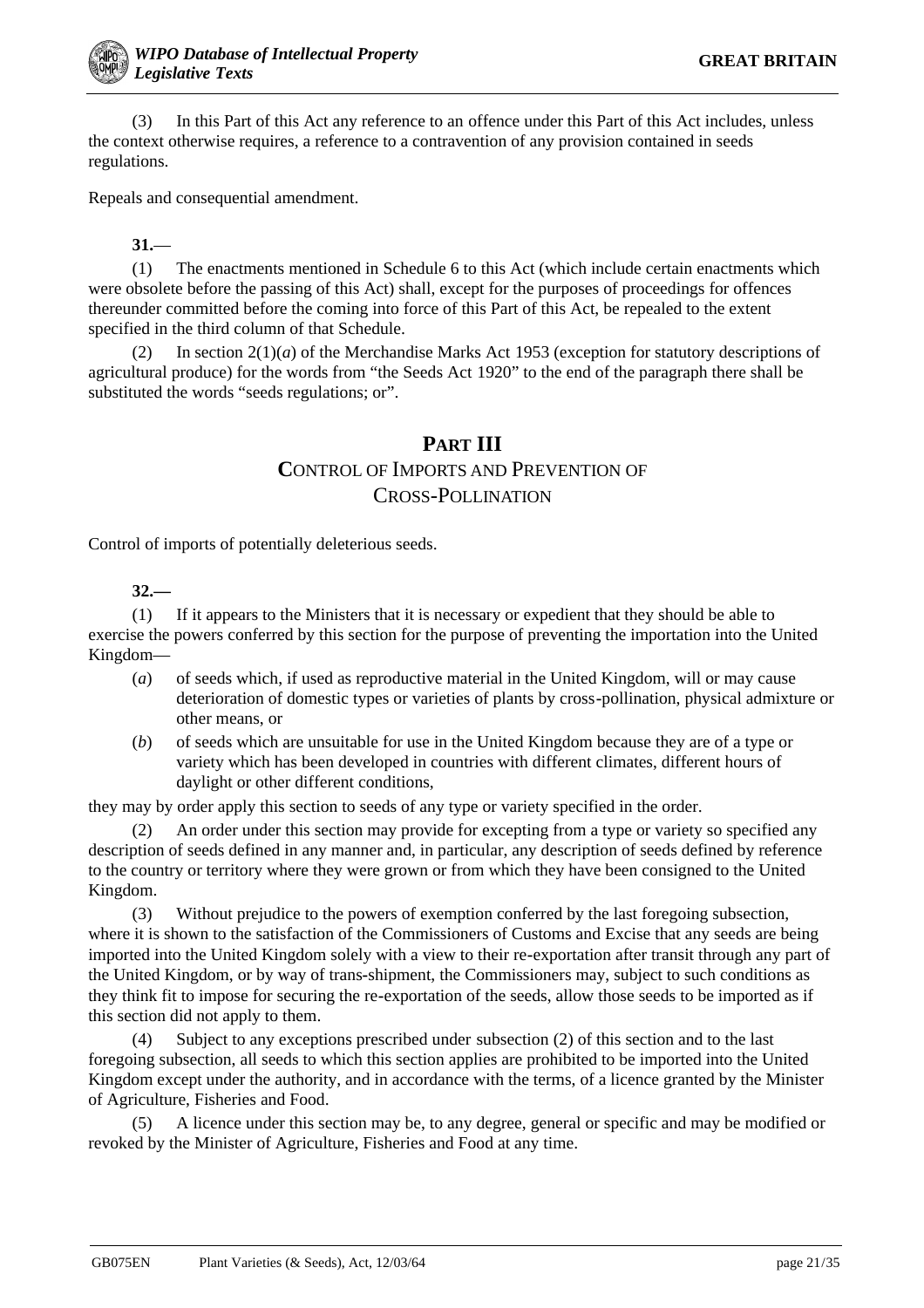(6) An officer of Customs and Excise may require any person possessing or having control of any seeds to which this section applies which are being or have been imported to furnish proof that the importation of the seeds is or was not unlawful by virtue of this section; and if such proof is not furnished to the satisfaction of the Commissioners of Customs and Excise, then, unless the contrary is proved, the goods shall be deemed to be prohibited goods and shall be liable to forfeiture under the Customs and Excise Act 1952.

- (7) An order under this section—
- (*a*) may include provision as to the methods by which importers may be required to prove whether consignments of seeds fall within any exception specified in such an order,
- (*b*) may prescribe the form and manner in which applications are to be made for licences and the form of licences,
- (*c*) may contain such other transitional, supplemental and incidental provisions as appear to the Ministers to be expedient, and
- (*d*) may be varied or revoked by a subsequent order under this section;

and any order under this section shall be made by statutory instrument after consultation with representatives of such interests as appear to the Ministers to be concerned, and any such statutory instrument shall be subject to annulment in pursuance of a resolution of either House of Parliament.

(8) In this section "the Ministers" means the Minister of Agriculture, Fisheries and Food, the Secretary of State for Scotland and the Secretary of State concerned with agriculture in Northern Ireland, acting jointly.

(9) This section shall extend to Northern Ireland and be construed as one with the Customs and Excise Act 1952.

Measures to prevent injurious cross-pollination affecting crops of seeds.

#### **33.—**

(1) This section shall have effect for the purpose of maintaining the purity of seed of any types and varieties of plants of any species of the genus Allium, Beta or Brassica.

(2) The Minister may by order bring this section into force in an area in any part of Great Britain in which persons are engaged in growing crops of seeds of any type or variety of plant mentioned in subsection (1) of this section if he is satisfied that in that area satisfactory arrangements (whether legally enforceable or not) have been made for locating such crops so as to isolate them from crops or plants which might cause injurious cross-pollination.

- (3) An order under this section—
- (*a*) shall be made after consultation with the persons responsible for the arrangements mentioned in subsection (2) of this section, and with persons representative of such other interests as appear to the Minister to be concerned, and
- (*b*) shall be made by statutory instrument and may be varied or revoked by a subsequent order so made.
- (4) An order under this section—
- (*a*) shall state which of the types and varieties of plants mentioned in subsection (1) of this section are protected by the order, and
- (*b*) shall specify the kinds of crops and plants which are to be controlled in the area to which the order relates, and
- (*c*) may relate to more than one area and, if so, may make different provision under paragraphs (*a*) and (*b*) of this subsection in respect of the different areas to which it relates;

and in this section, in relation to an area to which an order under this section relates—

- (i) "protected crop" means a crop of a type or variety of plant which is protected by the order in that area, being a crop grown for the purpose of producing seeds, and
- (ii) "controlled crops or plants" means crops, grown for any purpose, of the types or varieties of plants which are protected by the order in that area, and such additional kinds of crops or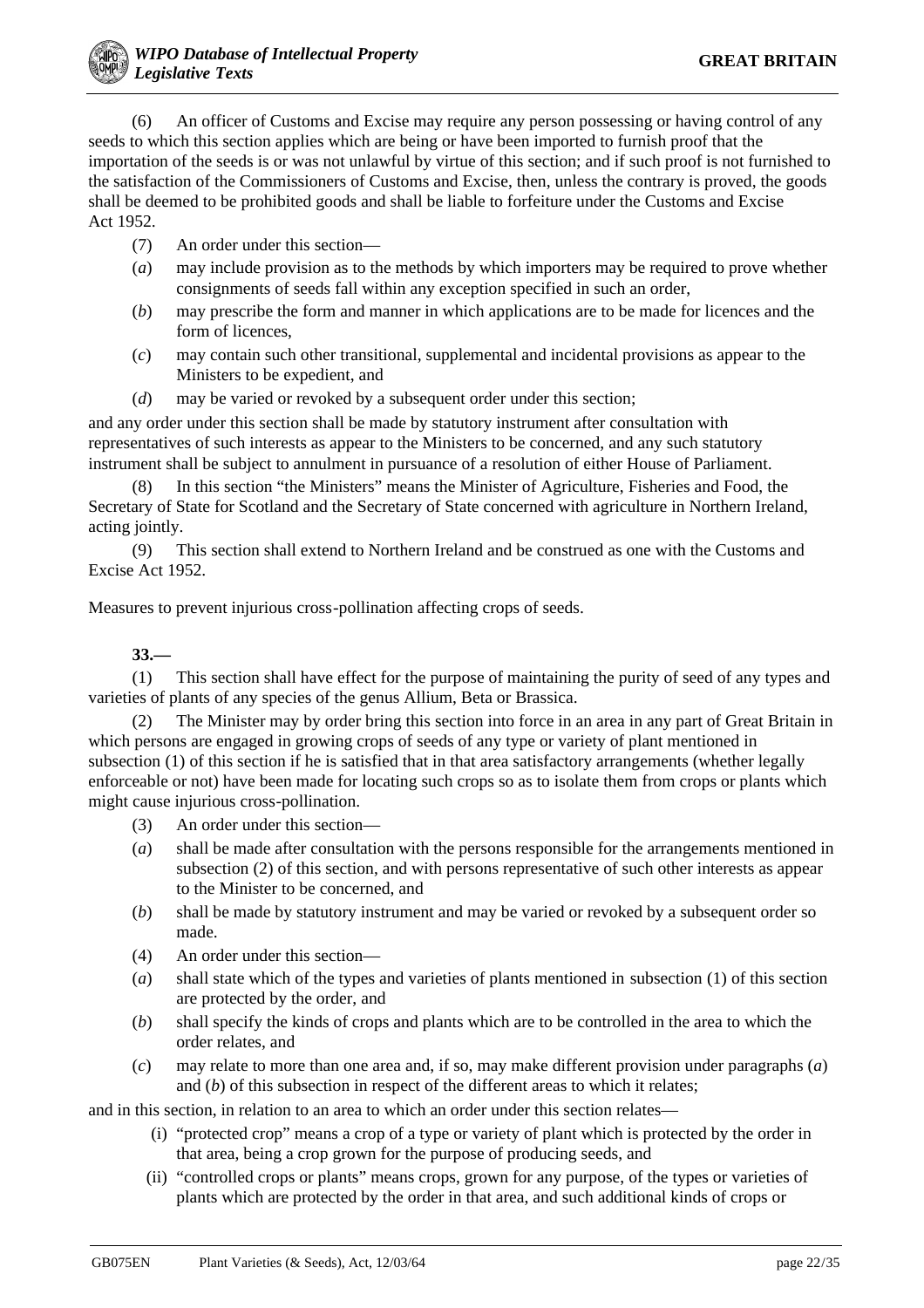plants, whether grown or self-sown and whether of those or any other types or varieties, as may be specified in the order for the purposes of this definition in that area.

(5) If in an area where this section is in force controlled crops or plants are growing and, on an application made in accordance with Schedule 7 to this Act, the Minister is satisfied—

- (*a*) that they are causing or may cause injurious cross-pollination in a protected crop which is being grown in the area, and
- (*b*) in the case of controlled crops or plants which are not self-sown, that the person growing them did not give to the persons responsible for the arrangements mentioned in subsection (2) of this section such notice of his intention to grow those crops or plants to the flowering stage as would have enabled them to take any appropriate steps for altering the arrangements,

the Minister may serve a notice on the occupier of the land where the controlled crops or plants are growing requiring him to take such steps as may be specified in the notice for the purpose of preventing any of the controlled crops or plants from causing or continuing to cause injurious cross-pollination in the protected crop.

(6) If the person served with a notice under this section does not comply with any requirement in the notice, the Minister may enter and do what that person has failed to do or, if in the opinion of the Minister that would no longer serve the purpose for which the notice was served, may take such other action as appears to the Minister appropriate for that purpose; and where, when the default occurs, further obligations remain under the notice, the Minister may also take such action as appears to him appropriate to meet the purposes for which those further obligations were imposed.

The Minister may recover from the person on whom the notice was served a sum equal to the reasonable cost incurred by the Minister in taking any action under this subsection.

(7) Without prejudice to the power of proceeding under the last foregoing subsection, a person who unreasonably fails to comply with any requirement in a notice under this section shall be liable on summary conviction—

- (*a*) in the case of a first offence under this subsection, to a fine not exceeding twenty pounds, and
- (*b*) in the case of a second or subsequent offence under this subsection, to a fine not exceeding fifty pounds.

(8) A person duly authorised by the Minister may, on production if so required of his authority, at all reasonable hours enter on any land (but not into any dwellinghouse) in an area where this section is in force for the purpose of ascertaining whether controlled crops or plants are growing on the land or of inspecting and taking samples of any controlled crops or plants growing on land.

(9) A notice under this section or Schedule 7 to this Act may served by leaving it at, or sending it by post addressed to, last known address of the person on whom it is to be and if it is not practicable alter reasonable inquiry to his name and address, the notice may be served by it to him as "the occupier" of the land and affixing a copy of it to some conspicuous object on the land.

(10) A person who obstructs or impedes a person acting in the exercise of the powers conferred by subsection (6) or subsection this section shall be liable on summary conviction to a fine not exceeding twenty pounds.

(11) In this section, and in the said Schedule—

"the occupier" means, in the case of unoccupied land, the person entitled to occupy the land;

"protected crop" and "controlled crops or plants" have the meanings respectively assigned by subsection (4) of this section.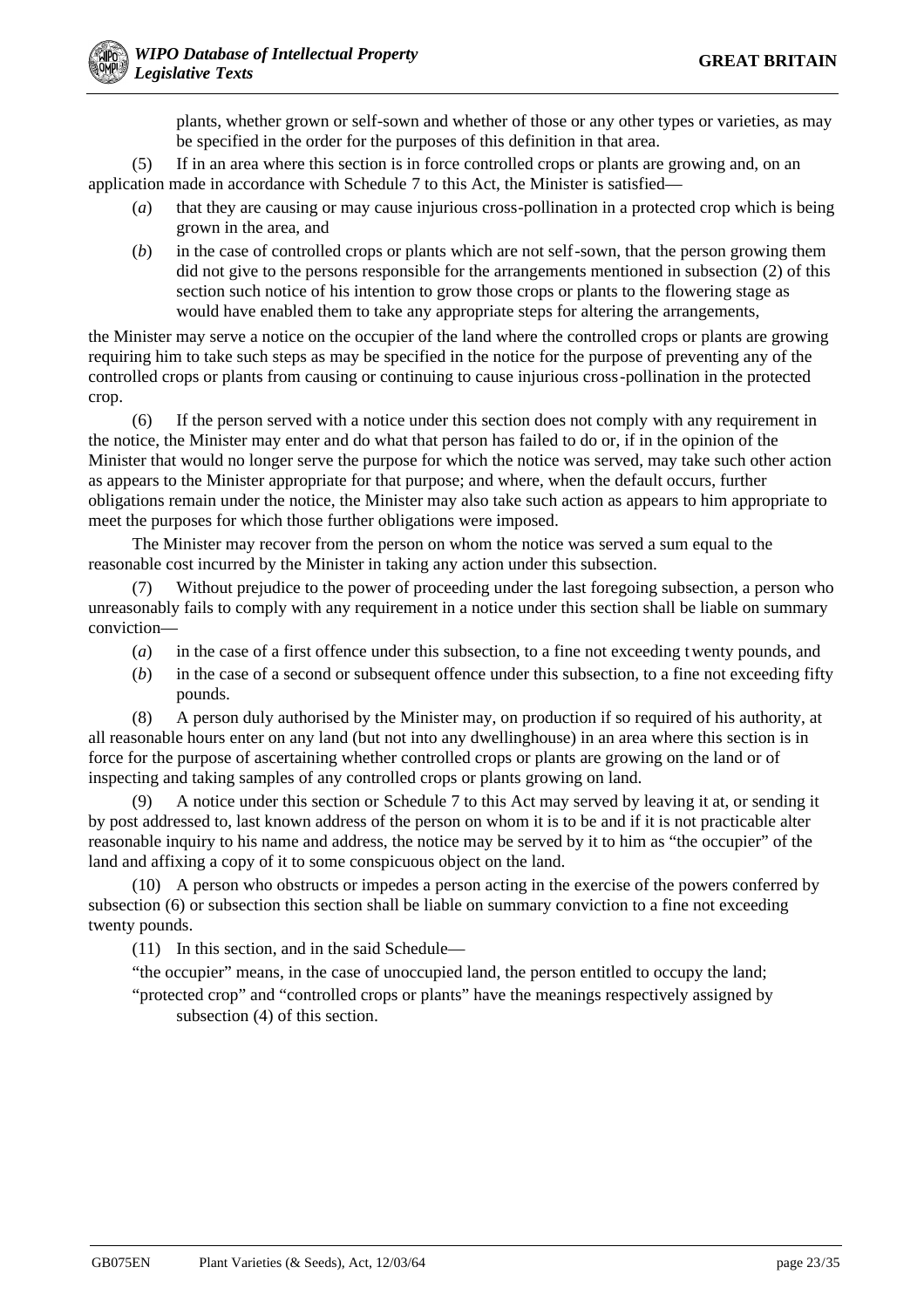

### PART IV GENERAL

The gazette.

#### **34.—**

(1) The Ministers shall from time to time publish a gazette (in this Act referred to as "the gazette"), and shall use the gazette as one of the means of publishing notice of matters to be published under this Act.

(2) It shall be no defence in civil or criminal proceedings to show that at any time a person did not know of an entry in the register under section 5 of this Act, or in the Index under Part II, or did not know that a section of the Index had come into force, if before that time notice of that entry or fact had been published in the gazette.

General provisions as to offences.

**35.—**

(1) Where an offence punishable under this Act committed by a body corporate is proved to have been committed with the consent or connivance of, or to be attributable to any neglect on the part of, any director, manager, secretary or other similar officer of the body corporate, or any person who was purporting to act in any such capacity, he, as well as the body corporate, shall be guilty of that offence and shall be liable to be proceeded against and punished accordingly.

(2) Proceedings for any offence punishable under this Act may (without prejudice to any jurisdiction exercisable apart from this subsection) be taken against a person before the appropriate court in Great Britain having jurisdiction in the place where that person is for the time being.

Supplemental provisions as to regulations.

**36.** Regulations under this Act—

- (*a*) may make different provision for different types or classes of plant varieties, for different seasons of the year and for other different circumstances, and
- (*b*) may contain such supplemental, incidental and transitional provisions as may appear to the Minister or Ministers making the regulations to be expedient.

Departmental expenses and payments into Exchequer.

**37.**—

- (1) There shall be paid out of moneys provided by Parliament—
- (*a*) the remuneration and allowances of the Controller and other officers and servants appointed under section 11 of this Act,
- (*b*) the remuneration and allowances of members of the Tribunal and of the officers and servants of the Tribunal appointed by the Ministers, and such other expenses of the Tribunal as the Treasury may determine,
- (*c*) to such extent as the Treasury may approve, any expenses incurred by the Controller in the discharge of his functions under this Act (including any sums paid by way of fees or grants under section 11(4) of this Act), and any other expenses incurred in the operation of the Plant Variety Rights Office,
- (*d*) (so far as not falling under the foregoing paragraphs) any expenses incurred by a Minister in the execution of this Act, and
- (*e*) any increase attributable to this Act in the sums payable out of money so provided under the Superannuation Acts 1834 to 1960.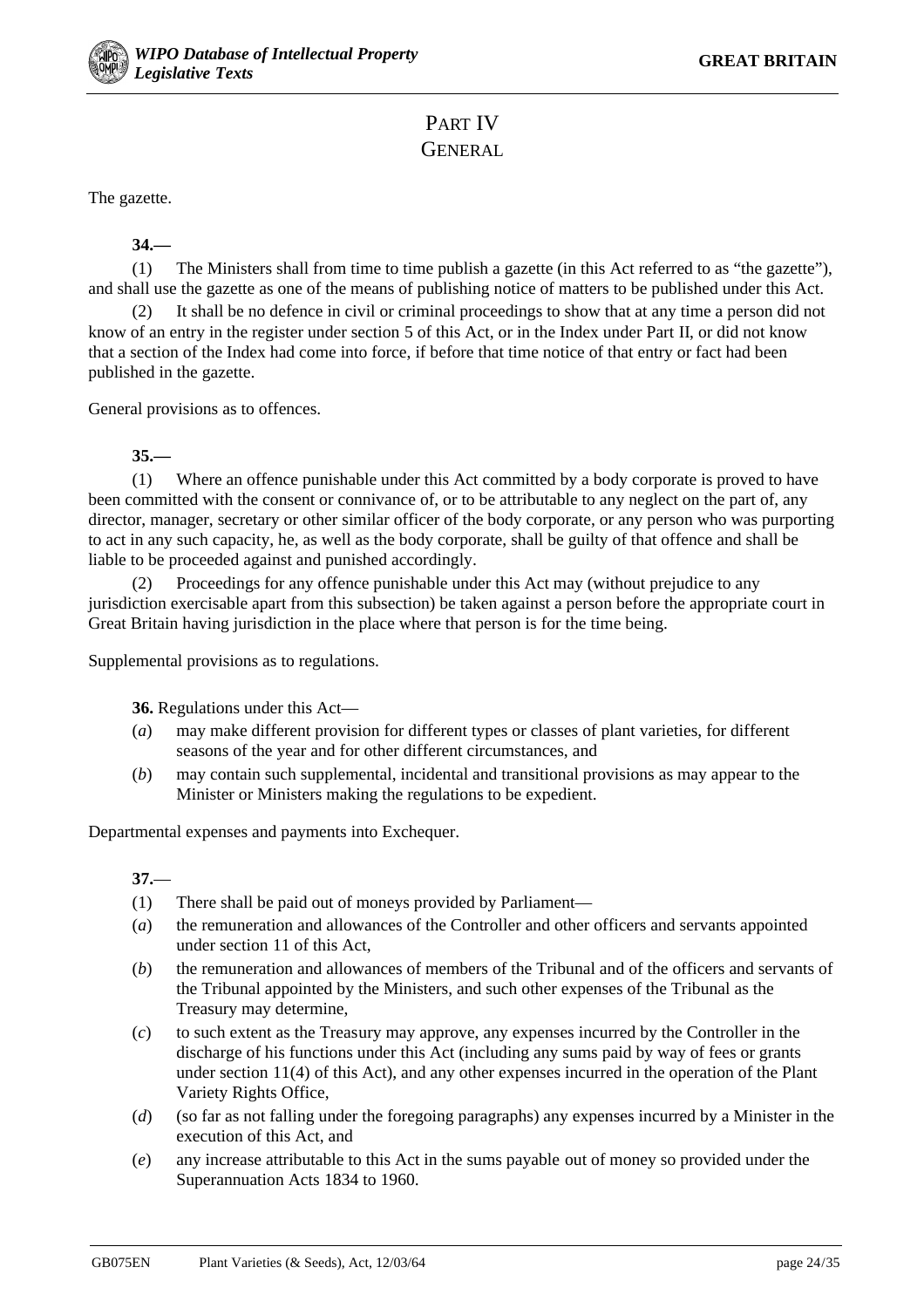(2) Any fees received by virtue of this Act by a Minister or the Controller or the Tribunal shall be paid into the Exchequer.

Interpretation.

**38.**—

(1) In this Act—

"the Controller" means the Controller of Plant Variety Rights;

"the Minister" means, as respects England and Wales, the Minister of Agriculture, Fisheries and Food and, as respects Scotland, the Secretary of State; and "the Ministers" means, except as otherwise expressly provided, the said two Ministers acting jointly;

"plant variety" means any clone, line, hybrid or genetic variant;

"the Tribunal" means the Tribunal established under Part I of this Act;

"variety", unless the context otherwise requires, means a plant variety.

(2) References in this Act to seeds are references to seeds for sowing.

(3) Any reference in this Act to any other enactment shall, except so far as the context otherwise requires, be construed as a reference to that enactment as amended or applied by or under any other enactment, including this Act.

Extension of Act to Northern Ireland.

**39.**—

(1) This Act, so far as not expressly extended to Northern Ireland by any provision contained in this Act or by any Order in Council under the next following subsection, shall not extend to Northern Ireland; but no limitation on the powers of the Parliament of Northern Ireland imposed by the Government of Ireland Act 1920 shall apply in relation to legislation for purposes similar to the purposes of Part II or this Part of this Act so as to preclude that Parliament from enacting a provision similar to some provision in those Parts of this Act.

(2) Her Majesty may, by an Order in Council made under this subsection in pursuance of resolutions passed by the two Houses of the Parliament of Northern Ireland, direct that—

(*a*) the provisions of Part I of this Act, and

(*b*) any of the provisions of Part II or this Part of this Act specified in the Order,

shall (whether as originally enacted or as they have effect by virtue of any Order in Council under the next following section) extend to Northern Ireland; and any such Order in Council may be varied or revoked by a subsequent Order in Council made under this subsection in pursuance of such resolutions as aforesaid.

(3) While any of the provisions of this Act extend to Northern Ireland by virtue of an Order in Council under subsection (2) of this section, they shall (without prejudice to the validity of anything previously done under this Act)—

(*a*) have effect as if—

(i) any reference to Great Britain were a reference to the United Kingdom; and

(ii) any reference to "the Ministers" included the Secretary of State concerned with agriculture in Northern Ireland; and

(*b*) in their application to Northern Ireland, have effect as if—

(i) references to sections 9 and 32 of the Arbitration Act 1950 were respectively references to sections 12 and 30 of the Arbitration Act (Northern Ireland) 1937;

(ii) references to section 104 of the Magistrates' Courts Act 1952 were references to any corresponding provision of the law of Northern Ireland;

(iii) in section 10(6), for the reference to England and Wales there were substituted a reference to Northern Ireland;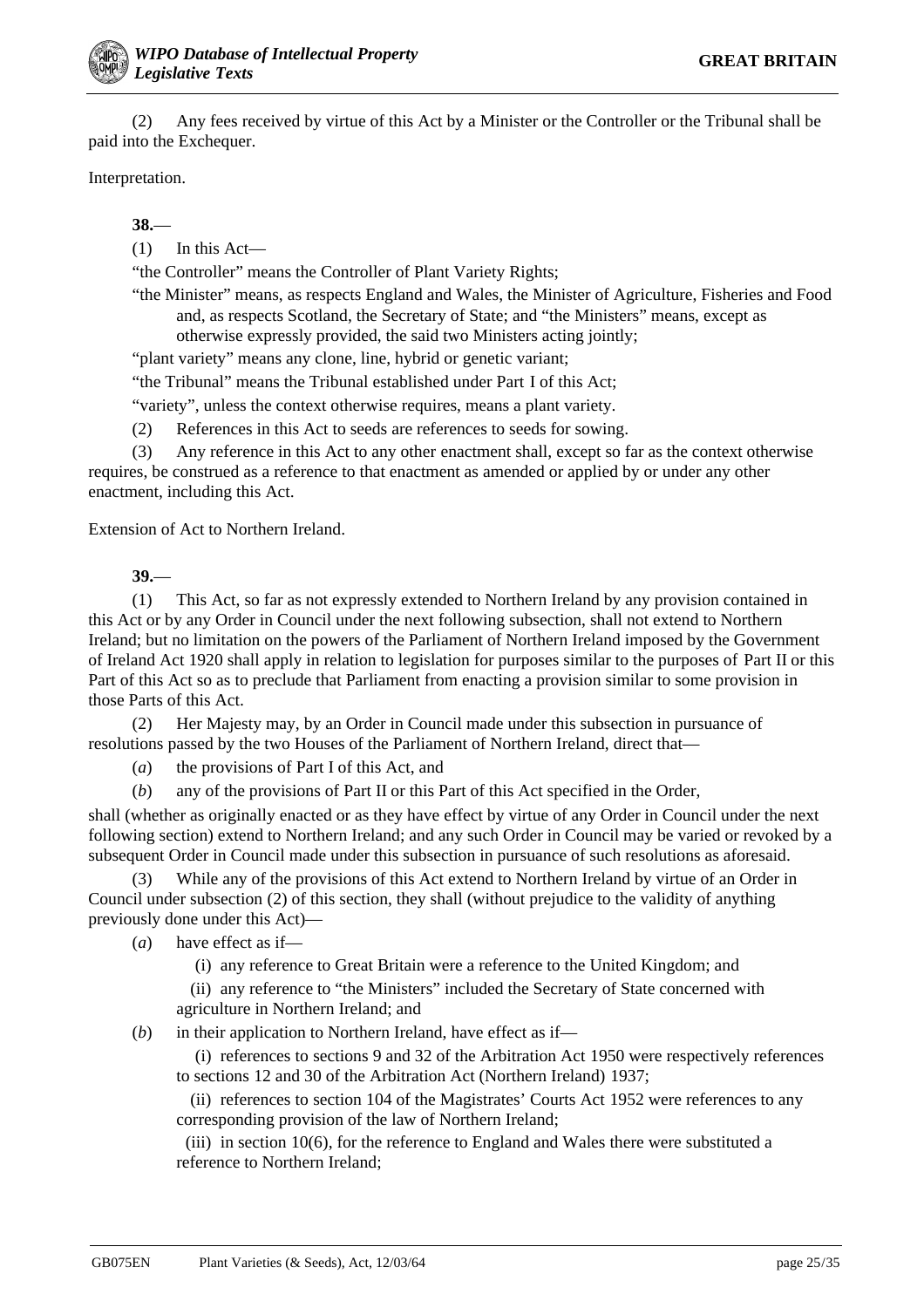(iv) after paragraph 3 of Schedule 4 there were inserted the following paragraph—

- "3A. In relation to proceedings before the Tribunal in Northern Ireland—
- (*a*) paragraphs 1 and 2 of this Schedule shall have effect as if for the references to the Lord Chancellor there were substituted references to the Lord Chief Justice of Northern Ireland, and
- (*b*) references in paragraphs 5 and 8 of this Schedule to the chairman or deputy chairman shall, be construed respectively as references to the chairman or deputy chairman appointed for such proceedings";

and

(v) In paragraph  $9(1)$  of Schedule 4, for the words from "in the county court" to the end of that sub-paragraph there were substituted the words "by the taxing master of the Supreme Court of Judicature of Northern Ireland according to such of the scales provided for equity suits or proceedings in the county courts under the County Courts Act (Northern Ireland) 1959 as may be directed by file order or, if the order gives no direction, by the taxing master".

(4) While any provisions of this Act extend to Northern Ireland by virtue of an Order in Council under subsection (2) of this section, they shall have effect subject to such exceptions, adaptations and modifications as may be specified in the Order; and in the application of those provisions to Northern Ireland any reference to any enactment of the Parliament of Northern Ireland shall be construed as a reference to that enactment as amended by any Act of that Parliament, whether passed before or after this Act, and to any enactment of that Parliament passed after this Act and re-enacting the said enactment with or without modification.

(5) If the Parliament of Northern Ireland pass legislation amending or repealing the Seeds Act 1920, Her Majesty may by Order in Council made under this subsection direct that that legislation (and any related enactments forming pan of the law of Northern Ireland), and any provisions in Part II or this Part of this Act, shall have effect subject to such exceptions, adaptations and modifications as may appear to Her Majesty to be expedient for the purpose of securing that the two systems of legislation operate, to such extent as may be specified, as a single system; and any such Order in Council may be varied or revoked by a subsequent Order in Council under this subsection.

(6) An Order in Council under subsection (2) or subsection (5) of this section may contain such transitional and other consequential provisions as appear to Her Majesty to be expedient.

Extension of Act to Isle of Man and Channel Islands.

**40.** Her Majesty may by Order in Council direct that any of the provisions of this Act specified in the Order shall (whether as originally enacted or as they have effect by virtue of any Order in Council under the last foregoing section) extend, subject to such exceptions, adaptations and modifications as may be specified in the Order, to the Isle of Man or any of the Channel Islands; and any such Order in Council may contain such transitional and other consequential provisions as appear to Her Majesty to be expedient, and may be varied or revoked by a subsequent Order in Council.

Short title and commencement.

**41.—**

(1) This Act may be cited as the Plant Varieties and Seeds Act 1964.

(2) Parts II and III of this Act shall come into force on such day as the Minister of Agriculture, Fisheries and Food and the Secretary of State may by order contained in a statutory instrument appoint, and orders under this subsection may appoint different dates for different provisions or different purposes.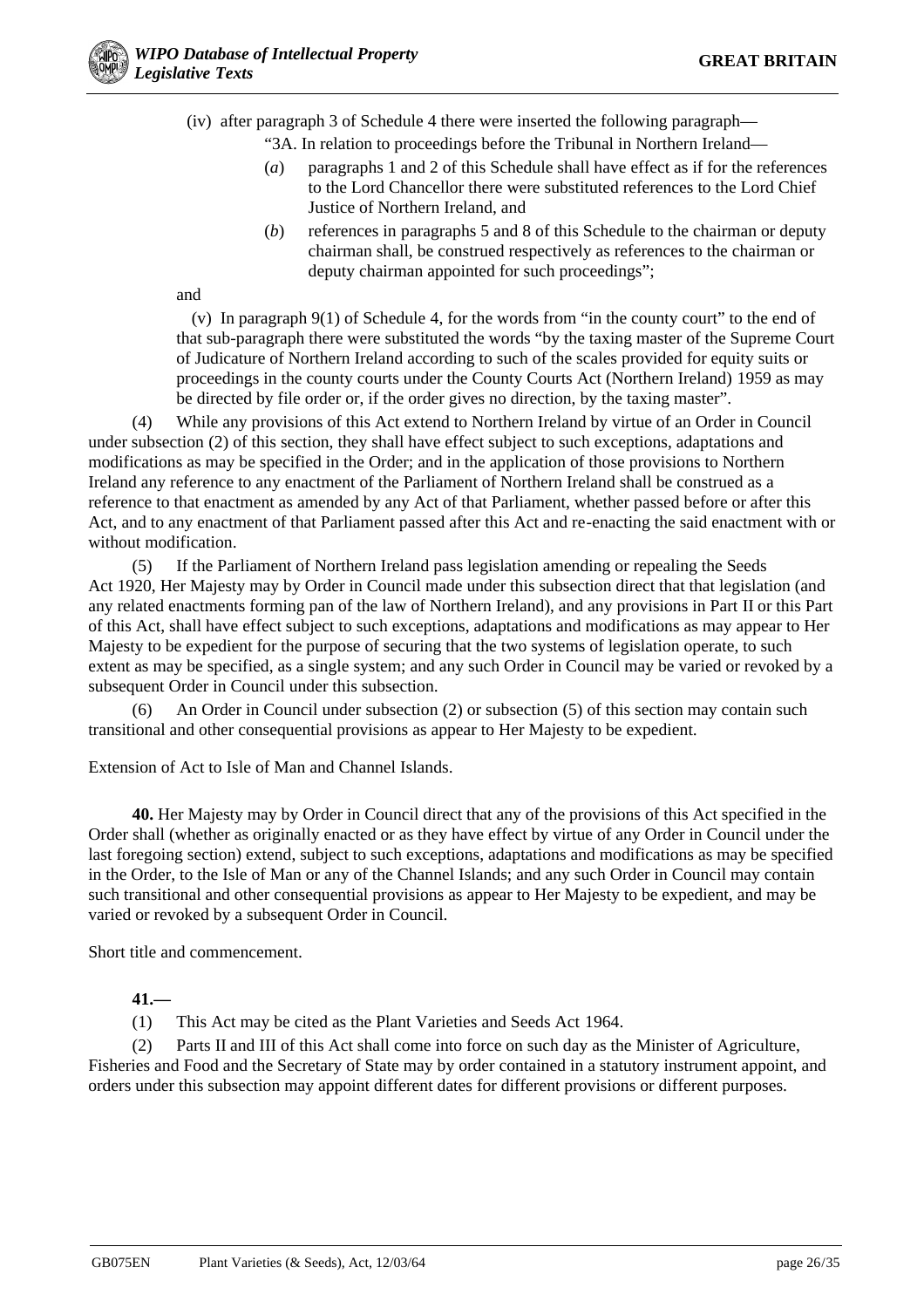

### SCHEDULES

Section 1.

#### **SCHEDULE 1**

### PROTECTION OF APPLICANT FOR RIGHTS WHILE APPLICATION IS PENDING

 $1 -$ 

(1) An applicant for the grant of plant breeders' rights shall in his application state whether he is also applying for a direction by the Controller under this Schedule (in this Schedule referred to as "a protective direction") as respects the plant variety to which the application relates.

(2) An applicant applying for a protective direction shall include in the application an undertaking to the effect that, subject to the exceptions in the next following sub-paragraph, in the period between the making of the application and the time when the question whether the application is to be allowed or refused is finally determined (or, if the undertaking is discharged under this Schedule at an earlier time, until that earlier time) no plants of the plant variety, and no material forming part of, or derived from, plants of that variety, will be offered or exposed for sale or sold in the United Kingdom by the applicant or with his consent.

(3) An undertaking under this paragraph shall not prevent the applicant from making any offer for sale or sale which in the period before the application would be permitted by sub-paragraphs (3), (4) or (5) of paragraph 2 of Part II of Schedule 2 to this Act, or the exposure for sale of material where an offer for sale of that material would be so permitted.

If the Controller is satisfied that the applicant has duly given the undertaking, and that he has furnished to the Controller all such information, facilities and material as the Controller may require for the purposes of the application for the grant of plant breeders' rights, the Controller may, if he thinks fit, give a protective direction.

(5) The Controller shall not give a protective direction if there is any evidence before him which tends to show that the applicant, or the person whose successor in title the applicant claims to be, is not the person who bred or discovered the plant variety to which the application relates.

(6) An appeal shall lie to the Tribunal against a decision to give or refuse a protective direction.

 $2 -$ 

(1) While a protective direction is in force, anything which if the plant breeders' rights to which the application in question relates had been granted, would have constituted an infringement of those rights, or would under section 5(6) of this Act have been actionable in proceedings by the holder of those rights, may be the subject of proceedings under this paragraph.

(2) Proceedings may be brought under this paragraph by the applicant in whose favour the protective direction is made against any person for an injunction or interdict requiring that person, while the protective direction is in force, not to do any of the things will may be the subject of proceedings under this paragraph, and the court may if it thinks fit grant an injunction or interdict accordingly on such terms as appear to the court to be just.

(3) An undertaking not to institute or prosecute proceedings under this paragraph, whether or not any consideration is given for the undertaking, shall be void, and if the Controller is satisfied that an applicant in whose favour a protective direction is made has siren such all undertaking, whether or not the undertaking be enforceable at law, he shah withdraw the protective direction.

(4) A protective direction shah cease to be in force when the question whether the application for the grant of plant breeders rights is to be allowed or refused is finally determined, or at such earlier time as is provided under the following provisions of this Schedule.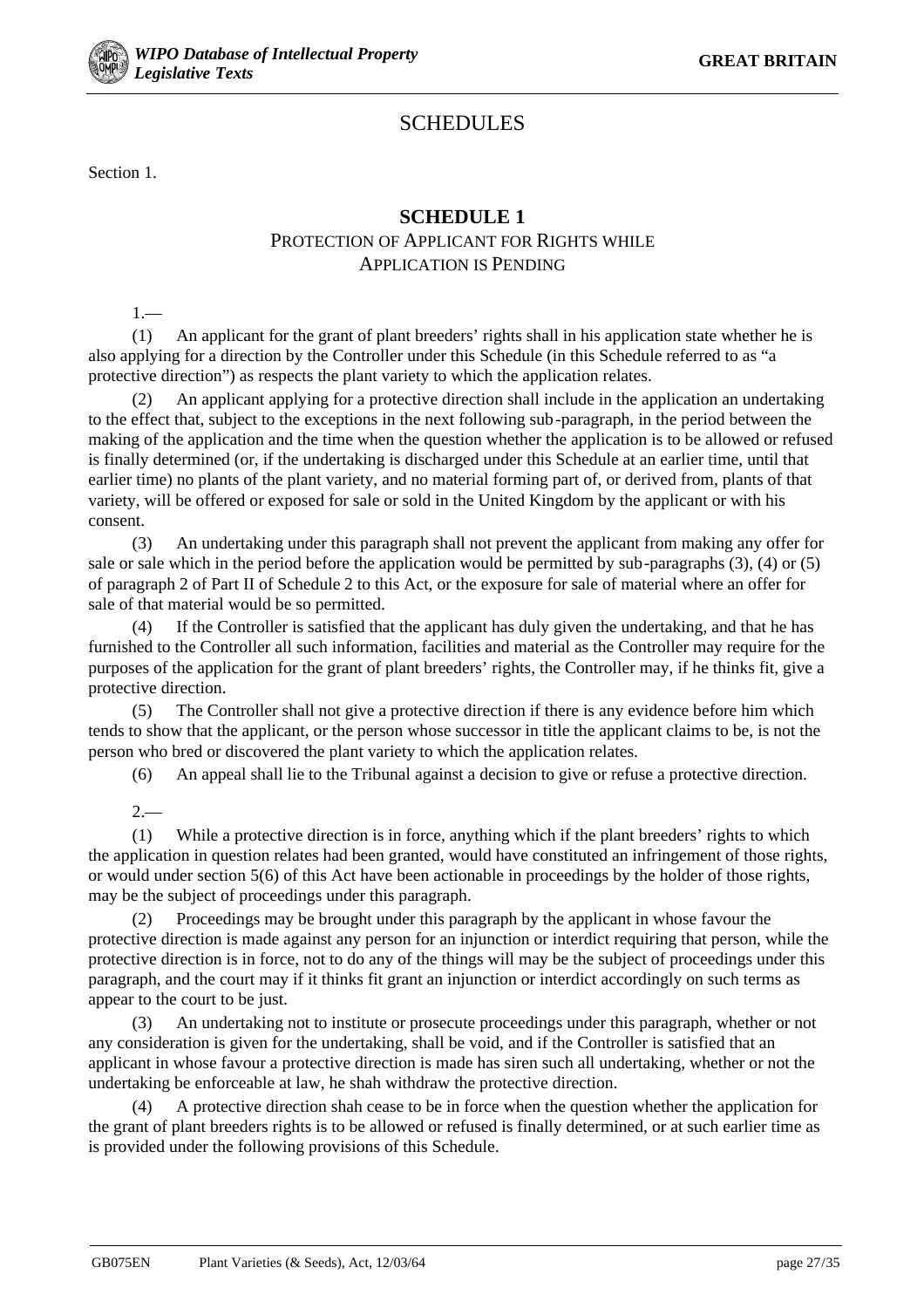$3 -$ 

(1) The Controller may at any time, if ill all the circumstances it appears to him to be just, withdraw a protective direction, and shall withdraw a protective direction if he is satisfied that there has been a breach of the undertaking given under paragraph 1 of this Schedule by the applicant.

(2) An appeal shall lie to the Tribunal against a decision to withdraw a protective direction.

(3) The undertaking given by the applicant under paragraph 1 of his Schedule shall cease to be binding when the protective direction is withdrawn.

 $4-$ 

(1) If at any time the Controller is satisfied that there has been a breach of the undertaking given under paragraph 1 of this Schedule, he may refuse the application for the grant of plant breeders' rights or, as the case may be, may terminate the period for which plant breeders' rights are exercisable.

(2) If there is a breach of an undertaking under paragraph 1 of this Schedule given by an applicant, the applicant shall be guilty of an offence and shall be liable on summary conviction—

- (*a*) in the care of a first offence under this sub-paragraph, to a fine not exceeding fifty pounds, and
- (*b*) in the case of a second or subsequent offence under this sub-paragraph, to a fine not exceeding one hundred pounds.

#### **SCHEDULE 2**

Section 2.

#### Part I Priorities between Applicants for Rights

1.—

(1) If the variety was independently bred or discovered by two more persons, the first of those persons who makes an application sting to the variety in the form prescribed for the purposes of this Schedule by regulations under section 9 of this Act shall be the person entitled to a grant of plant breeders' rights.

(2) As between two persons making applications on the same date, the one who was first in a position to make a valid application for the grant of plant breeders' rights (or would have been first in the position if Part I of this Act and the relevant scheme had always been in force) shall be the person entitled to a grant of plant breeders' rights.

 $2 -$ 

(1) For the purposes of the foregoing paragraph an application duly made in a country to which this paragraph applies when the application is made shall be treated as if duly made under this Act if the conditions in this paragraph are satisfied.

(2) No account shall be taken under this paragraph of an application made in a country outside the United Kingdom at a time when the plant variety to which the application relates was not one falling within a species or group prescribed by a scheme under this Act as a species or group in respect of which plant breeders' rights may be granted.

(3) Not more than 12 months after the application duly made in that country the applicant must make his application under this Act in the form prescribed for the purposes of this Schedule by regulations under section 9 of this Act, being a form which includes a claim in respect of the priority of the application in the said country.

(4) Within 3 months of the application under this Act a copy of the documents constituting the application in the said country, certified as correct by the authority in that country to whom application is made, must be submitted to the Controller.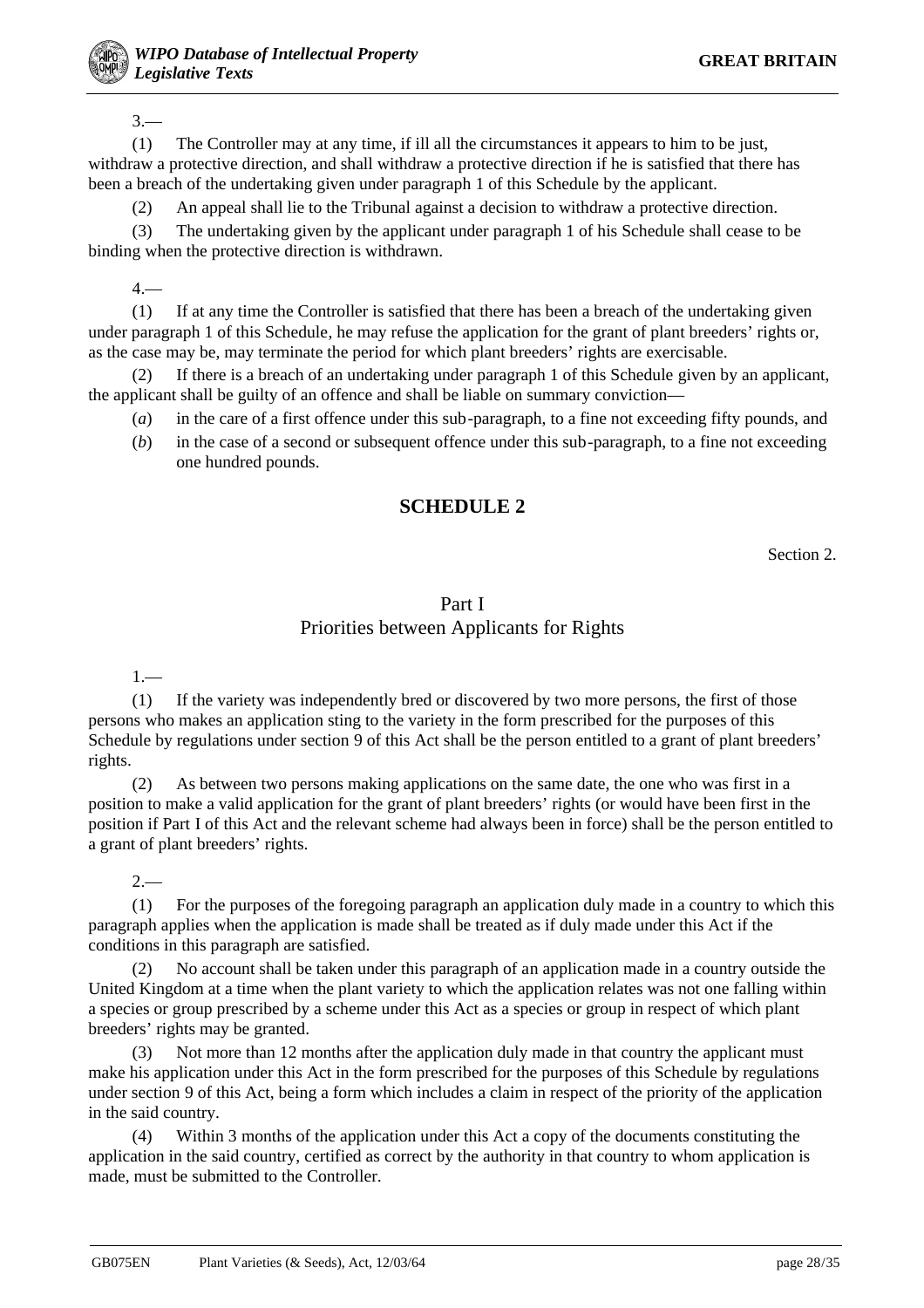(5) If applications have been made in more than one country to which this paragraph applies, and have been so made at different dates, the period of 12 months mentioned in sub-paragraph (3) of this paragraph shall be taken from the earlier or earliest of those applications, and sub-paragraph (4) of this paragraph shall be construed accordingly.

(6) If priority is established for an application by virtue of this paragraph after a grant of plant breeders' rights has been made in pursuance of an application against which priority is established, the Controller shall terminate the period for which the rights under the grant are exercisable.

An appeal shall lie to the Tribunal against a decision of the Controller to act under this sub -paragraph.

(7) The Ministers may by order contained in a statutory instrument from time to time designate any country or territory outside the United Kingdom as a country to which this paragraph applies and from time to time vary or revoke any such order, but not as to prejudice applications already made in the United Kingdom or elsewhere.

3. Regulations under section 9 of this Act may provide for the forfeiture of any priority obtained under the foregoing provisions of this Schedule if the person making the application does not within a period prescribed by the regulations satisfy all the requirements which are to be satisfied by an applicant before a grant of plant breeders' rights can be made.

#### Part II Rules for Grant of Rights

#### *Distinctness*

 $1 -$ 

(1) The variety must be clearly distinguishable by one or more important morphological, physiological or other characteristics from any other variety whose existence is a matter of common knowledge at the time of the application.

(2) For the purposes of the foregoing sub-paragraph common knowledge may be established by reference to plant varieties already in cultivation or exploited for commercial purposes, or those included in a recognised commercial or botanical reference collection, or those of which there are precise descriptions in any publication.

#### *Previous commercialisation*

 $2 -$ 

(1) Subject to this Schedule, in the period before the scheme by virtue of which the application is made came into force, no plants of the variety, and no material forming part of, or derived from, plants of the variety may have been offered for sale or sold by any person in the United Kingdom or elsewhere.

(2) Subject to this Schedule, in the period beginning with the date when the said scheme came into force and ending with the date of the application no plants of the variety, and no material forming part of, or derived from, plants of the variety, may have been offered for sale or sold by or with the consent of the applicant in the United Kingdom or elsewhere:

Provided that the restriction imposed by this sub-paragraph shall not apply to sales or offers made outside the United Kingdom during period of four years ending with the date of the application.

- (3) Sub-paragraphs (1) and (2) of this paragraph shall not apply—
- (*a*) to an offer for sale of a stock of material of any plant variety in connection with an offer for sale of the title to apply for the grant of plant breeders' rights in respect of that plant variety, or
- (*b*) to any sale of material of any plant variety if at the time of the sale or subsequently the purchaser becomes the person entitled to make an application for the grant of plant breeders' rights in respect of that plant variety.

(4) Where an applicant makes, or proposes to make, arrangements under which some other person uses reproductive material of the plant variety under the control of the applicant for the purpose of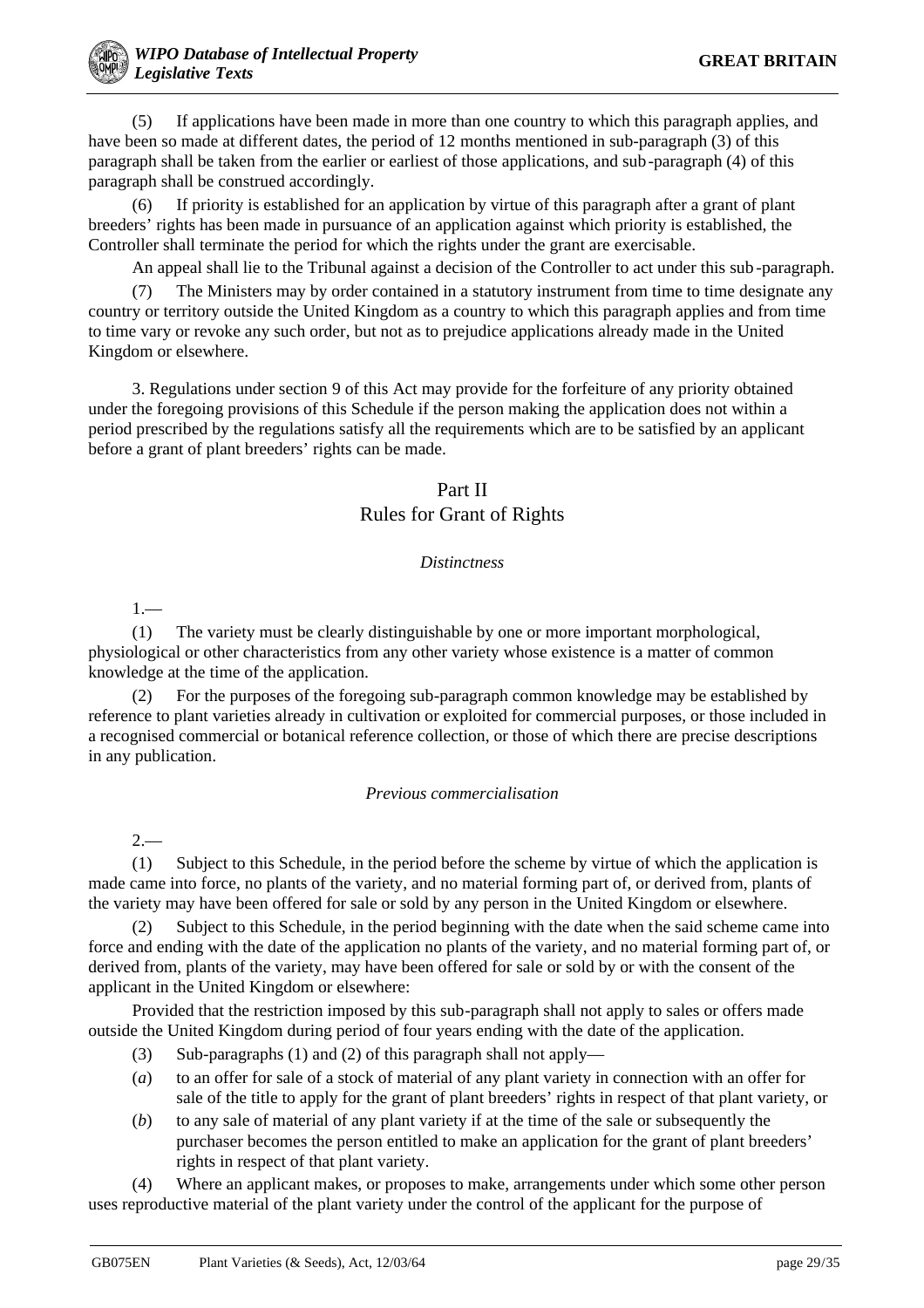increasing the applicant's stock, or of carrying out tests or trials, and under which the whole of the material produced, directly or indirectly, from that reproductive material, and any unused reproductive material, becomes or remains the property of the applicant. The said sub-paragraphs (1) and (2) shall not apply—

- (*a*) to a sale or offer for sale of the reproductive material by the applicant to any such other person as part of such arrangements, or
- (*b*) to a sale by the other person to the applicant of the material produced, directly or indirectly, from that reproductive material.

(5) The said sub-paragraphs (1) and (2) shall not apply to an offer for sale or sale of material, not being reproductive material, which, having been produced in the course of—

- (*a*) the breeding of the plant variety, or
- (*b*) increasing the applicant's stock of material of the plant variety, or carrying out tests or trials of the plant variety,

has been found to be in excess of what was required for those purposes.

 $3 -$ 

(1) Where an application in the form prescribed for the purposes of this Schedule by regulations under section 9 of this Act is made at a time not later than 11th May 1965, and the applicant does not ask for a protective direction, sub-paragraphs (1) and (2) of the last foregoing paragraph shall not apply to any offer for sale or sale in the period beginning with 12th November 1963 and ending with that time if the Controller is satisfied that the applicant took all steps reasonably open to him to ensure that any person to whom material of the plant variety has been offered or sold during the said period has been informed in writing that an application for a grant of plant breeders' rights may be made in respect of the variety.

(2) Where an application is allowed by virtue of this paragraph, section 7(2) of this Act shall not apply to any compulsory licence granted as respects the plant variety to which the application relates.

#### *Uniformity*

4. The variety must be sufficiently uniform or homogeneous having regard to the particular features of its sexual reproduction or vegetative propagation.

#### *Stability*

5. The variety must be stable in its essential characteristics, that is to say, it must remain true to its description after repeated reproduction or propagation or, where the application prescribes a particular cycle of reproduction or multiplication, at the end of each cycle.

Section 4.

#### **SCHEDULE 3**

#### Plant Breeders' Rights in Special Cases

#### *Sale of cut blooms, fruit, etc.*

1.—

(1) If it appears to the Ministers that, in the case of any species or group of plant varieties, plant breeders will not receive adequate remuneration unless they have control over the production or propagation of the plant variety in Great Britain for the purpose of sales of cut blooms, fruit or some other part or product of plants of the variety, and that the control will be of substantial benefit to the plant breeders, they may by a scheme under Part I of this Act provide that, as respects any plant variety of the species or group prescribed by the scheme, plant breeders' rights shall include the exclusive right to do, and to authorise others to do as follows, that is to produce or propagate the variety for the purpose of selling such parts or products of the variety as may be prescribed by the scheme.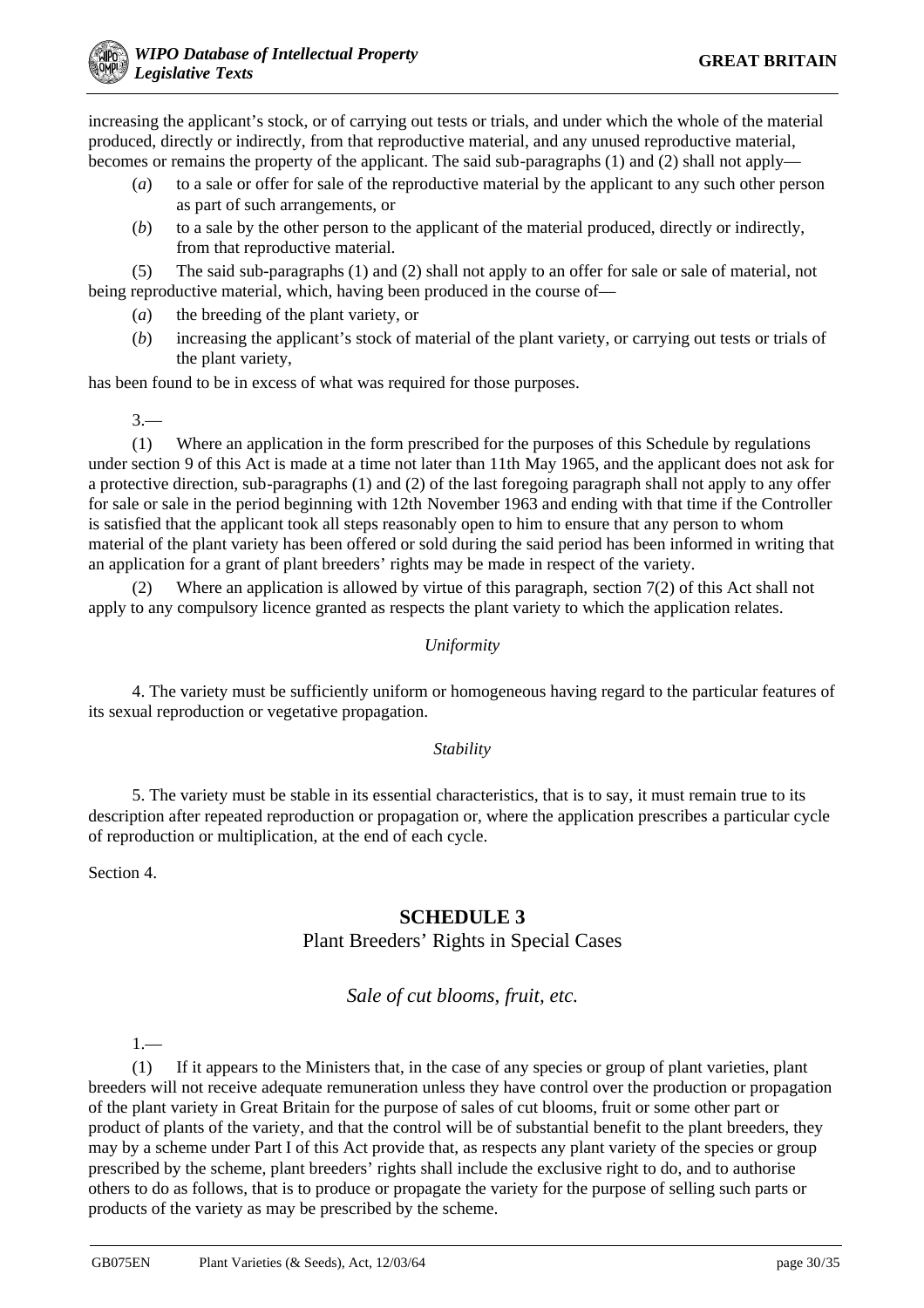(2) A scheme conferring any such rights may also provide that plant breeders' rights shall include the exclusive right to do, and to authorise others to do, as follows, that is to sell the parts or products of the variety in relation to which the rights are extended in so far as they are obtained by the seller from plants of the variety which the seller has himself produced or propagated.

(3) References in this paragraph to parts or products of a plant variety include references to whole plants of that plant variety.

### *Use of reproductive material for production of certain other plant varieties*

2. Plant breeders' rights shall include the exclusive right to do, and to authorise others to do, as follows, that is to use the reproductive material of the plant variety to which the rights relate for the purpose of producing, in order to sell it, the reproductive material of another plant variety if (but only if) the nature of that other variety is such that repeated production of the reproductive material of that other variety is not possible without the repeated use of reproductive material of the plant variety to which the rights relate.

Section 10.

#### **SCHEDULE 4**

#### The Plant Variety Rights Tribunal

### *The Chairman*

 $1 -$ 

(1) The Lord Chancellor shall appoint a chairman for the Tribunal, who shall be a barrister or solicitor of not less than seven years' standing.

(2) The appointment of the chairman shall be for such term as nay be determined by the Lord Chancellor before his appointment, and a person who ceases to hold office as chairman of the Tribunal shall be eligible for re-appointment.

(3) The chairman may resign his office by notice in writing to the Lord Chancellor.

(4) If the Lord Chancellor is satisfied that the chairman is unfit to continue in office or incapable of discharging his duties, he may revoke the appointment of the chairman.

2. In the case of the temporary absence or inability to act of the chairman, the Lord Chancellor may appoint any other person who is a barrister or solicitor of not less than seven years' standing to act as deputy for the chairman, and the person so appointed shall, when so acting, have all the functions of the chairman.

3. In relation to proceedings before the Tribunal in Scotland

- (*a*) paragraphs 1 and 2 of this Schedule shall have effect as if for the references to the Lord Chancellor and to a barrister there were substituted respectively references to the Lord President of the Court of Session and to an advocate; and
- (*b*) references in paragraphs 5 and 8 of this Schedule to the chairman or deputy chairman shall be construed respectively as references to the chairman or deputy chairman appointed for such proceedings.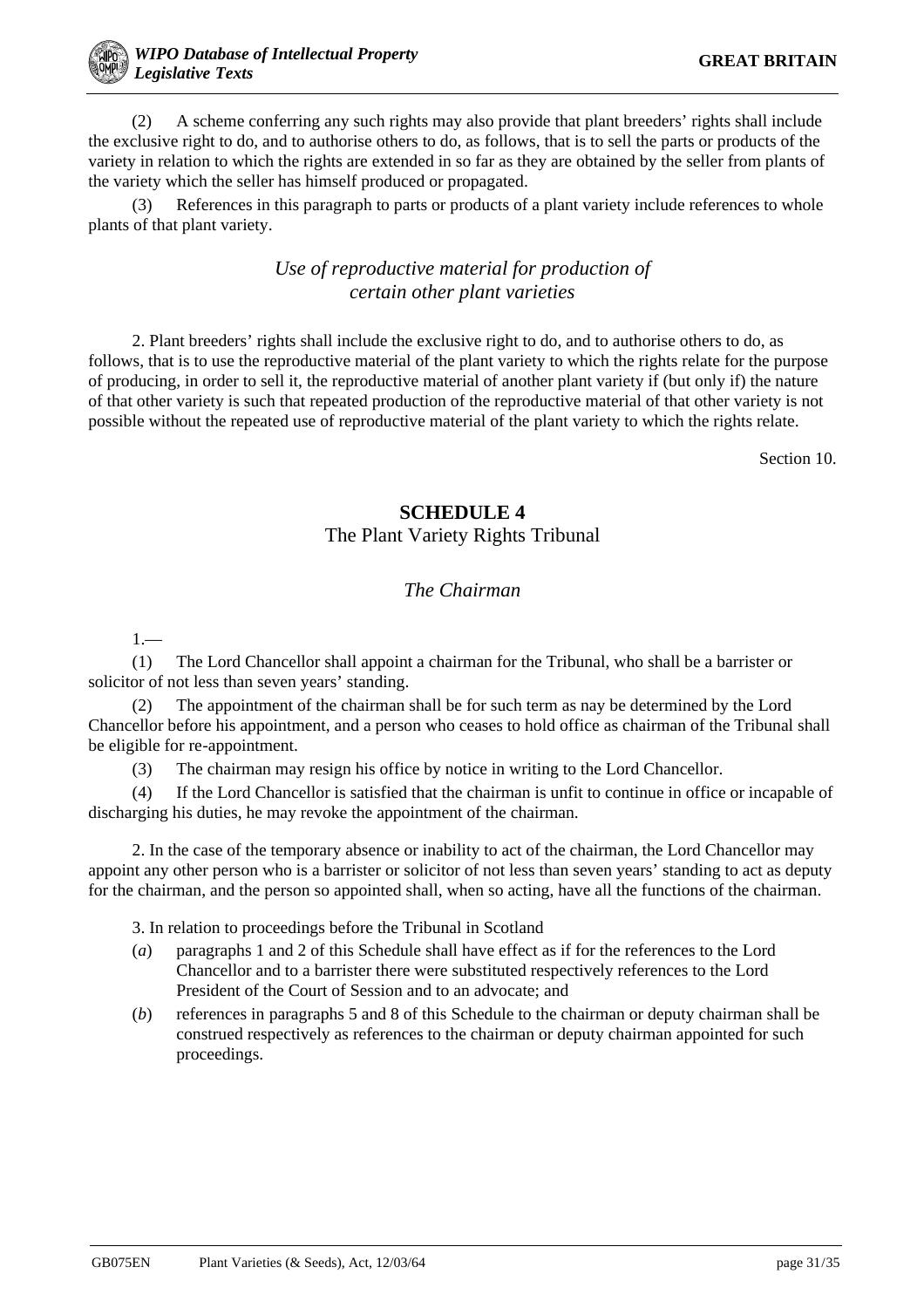$4 -$ 

(1) Part III of Schedule 1 to the House of Commons Disqualification Act 1957 (which specifies offices the holders of which are disqualified under that Act) shall have effect as if the words "Any Chairman of the Plant Variety Rights Tribunal" were inserted—

- (*a*) in the said Part III as it applies to the House of Commons of the Parliament of the United Kingdom, after the entry "Chairman or Deputy Chairman of the National Parks Commission"; and
- (*b*) in the said Part III as it applies to the Senate and the House of Commons of Northern Ireland, before the entry "Clerk of Assize".
- (2) This paragraph shall extend to Northern Ireland.

#### *The two panels*

 $5-$ 

- (1) The Ministers shall draw up and from time to time revise—
- (*a*) a panel of persons who have wide general knowledge in the field of agriculture, of horticulture or of forestry; and
- (*b*) a panel of persons who have specialised knowledge of particular species or groups of plants,

and the members of the Tribunal (other than the chairman and deputy chairman) shall be selected from those panels in accordance with this Schedule.

(2) The power to revise the said panels shall include power to terminate a person's membership of either of them, and accordingly to that extent be subject to section 5 of the Tribunals and Inquiries Act 1958 (which makes it necessary to obtain the concurrence of the Lord Chancellor and of certain judicial officers in Scotland and Northern Ireland to dismissals in certain cases).

#### *Remuneration of members of Tribunal*

6. The Ministers may pay to members of the Tribunal such remuneration and such allowances as the Ministers may with the approval of the Treasury determine.

#### *Officers and servants*

7.—

(1) The Ministers may appoint such officers and servants of the Tribunal as the Ministers may with the approval of the Treasury determine.

?? under this paragraph such remuneration and allowances as the Treasury may determine.

#### *Procedure*

8.—

(1) The jurisdiction of the Tribunal shall be exercised by three members consisting of the chairman and a member selected from each of the two panels; and references in this Act to the Tribunal shall be construed accordingly.

(2) The member from the panel of those with specialised knowledge shall be selected for his knowledge of the subject matter of a particular case or class or group of cases.

(3) The members of the panels who are to deal with any case shall be selected as follows—

- (*a*) the Ministers may select a member or members to deal with that particular case or class or group of cases, or
- (*b*) the Ministers may select for a class or group of cases members from amongst whom members to deal with any particular case shall be selected, and the selection from amongst those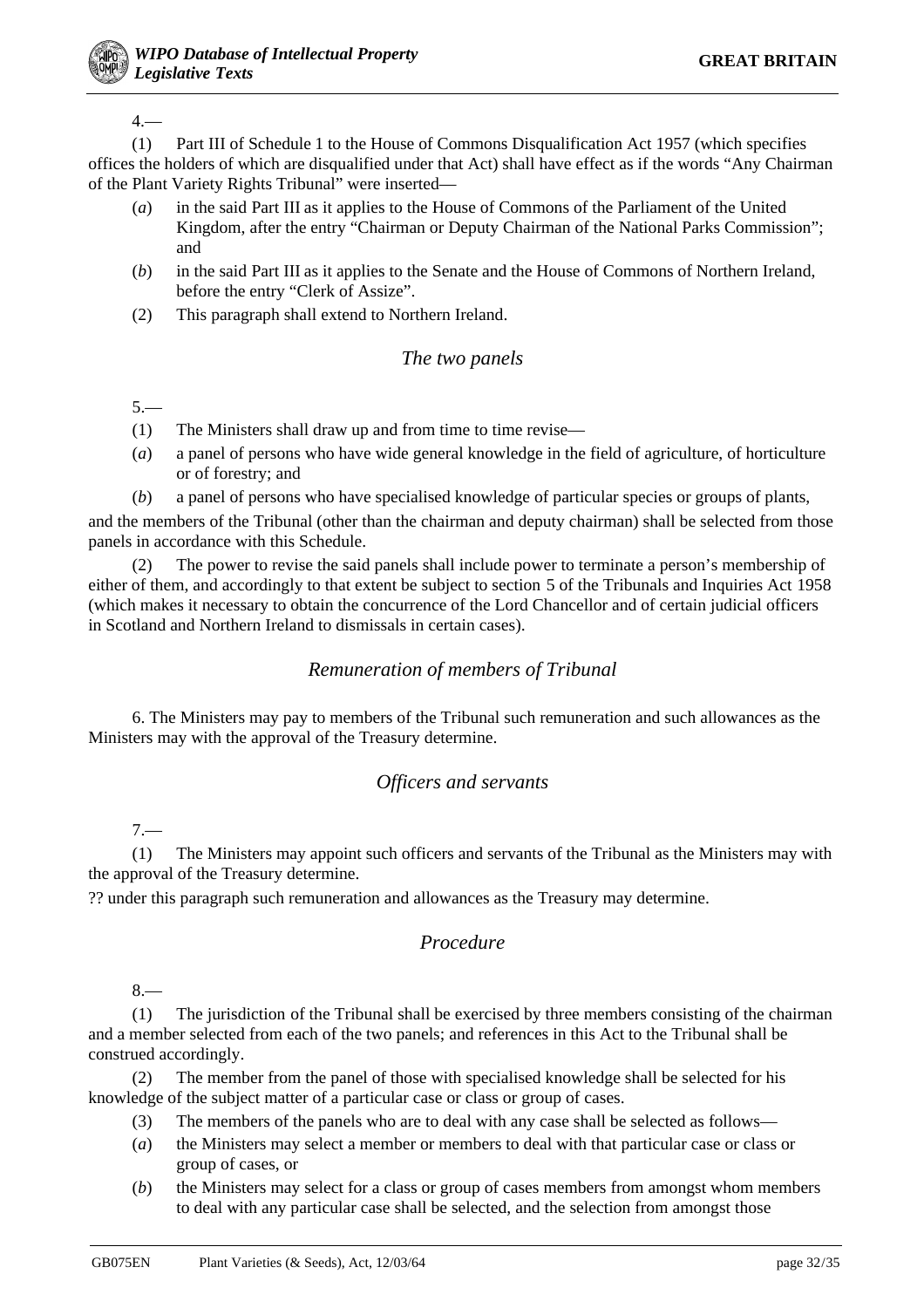members of a member or members to deal with the particular case shall then be made either by the Ministers, or, if they so direct, by the chairman.

(4) Any decision of the Tribunal in exercise of their jurisdiction shall be taken, in the event of a difference between members dealing with the case, by the votes of the majority.

(5) If, after the commencement of the hearing of any proceedings before the Tribunal, one of the three members of the Tribunal becomes incapable of continuing to hear the proceedings on account of sickness or for any other reason, the proceedings may, with the consent of all parties to the proceedings, be continued before the remaining two members of the Tribunal and heard and determined accordingly, but if the two members differ in opinion the case shall, on the application of any party to the proceedings, be re-argued and determined by the Tribunal as ordinarily constituted.

(6) A decision of the Tribunal shall not be questioned on the ground that a member was not validly appointed or selected.

(7) The Tribunal may sit to hear any proceedings in any place in Great Britain.

9.—

(1) The Tribunal in exercising their statutory jurisdiction may order any party to the proceedings to pay to any other party to the proceedings either a specified sum in respect of the costs incurred by the second-mentioned party in the proceedings, or the taxed amount of those costs; and any costs required by an order under is sub-paragraph to be taxed may be taxed in the county court according to such of the scales prescribed by county court rules for proceedings in the county court as may be directed by the order or, if the order gives no direction, by the county court.

(2) The Lord Chancellor may by statutory instrument, which shall be subject to annulment in pursuance of a resolution of either House of Parliament, make rules as to the procedure in connection with proceedings brought before the ?? statutory jurisdiction and, subject to the approval of the Treasury, as to the fees chargeable in respect of those proceedings, and the rules may in particular make provision—

(*a*) as to the circumstances in which the Tribunal need not sit, or is not to sit, in public,

- (*b*) as to the form of any decision of the Tribunal,
- (*c*) as to the time within which any proceedings are to be instituted,
- (*d*) as to the evidence which may be required or admitted in any proceedings,
- (*e*) as to the examination of the parties, and of witnesses, on oath or affirmation in any proceedings,
- (*f*) as to the procedure for securing the attendance of witnesses and the production of documents in any proceedings.

(3) In this paragraph "statutory jurisdiction" means any jurisdiction of the Tribunal exercisable by or under this Act, except for their jurisdiction in any reference under an arbitration agreement.

(4) In relation to proceedings in Scotland this paragraph shall have effect as if for sub-paragraph (1) there were substituted the following—

 $(1)$  The Tribunal in exercising their statutory jurisdiction may order that the expenses of any proceedings before it incurred by any party shall be paid by any other party, and may tax or settle the amount of any expenses to be paid under any such order or direct in what manner they are to be taxed."

Section 20.

#### **SCHEDULE 5**

#### Procedure for Compiling and Amending Index

1.—

(1) As a first step in compiling a section of the Index, the Ministers shall, after consultation with representatives of such interests as appear to them to be concerned, prepare a provisional list of plant varieties which are within the class of plant varieties to which the section of the Index will relate, and the seeds of which are in commercial use as reproductive material in Great Britain.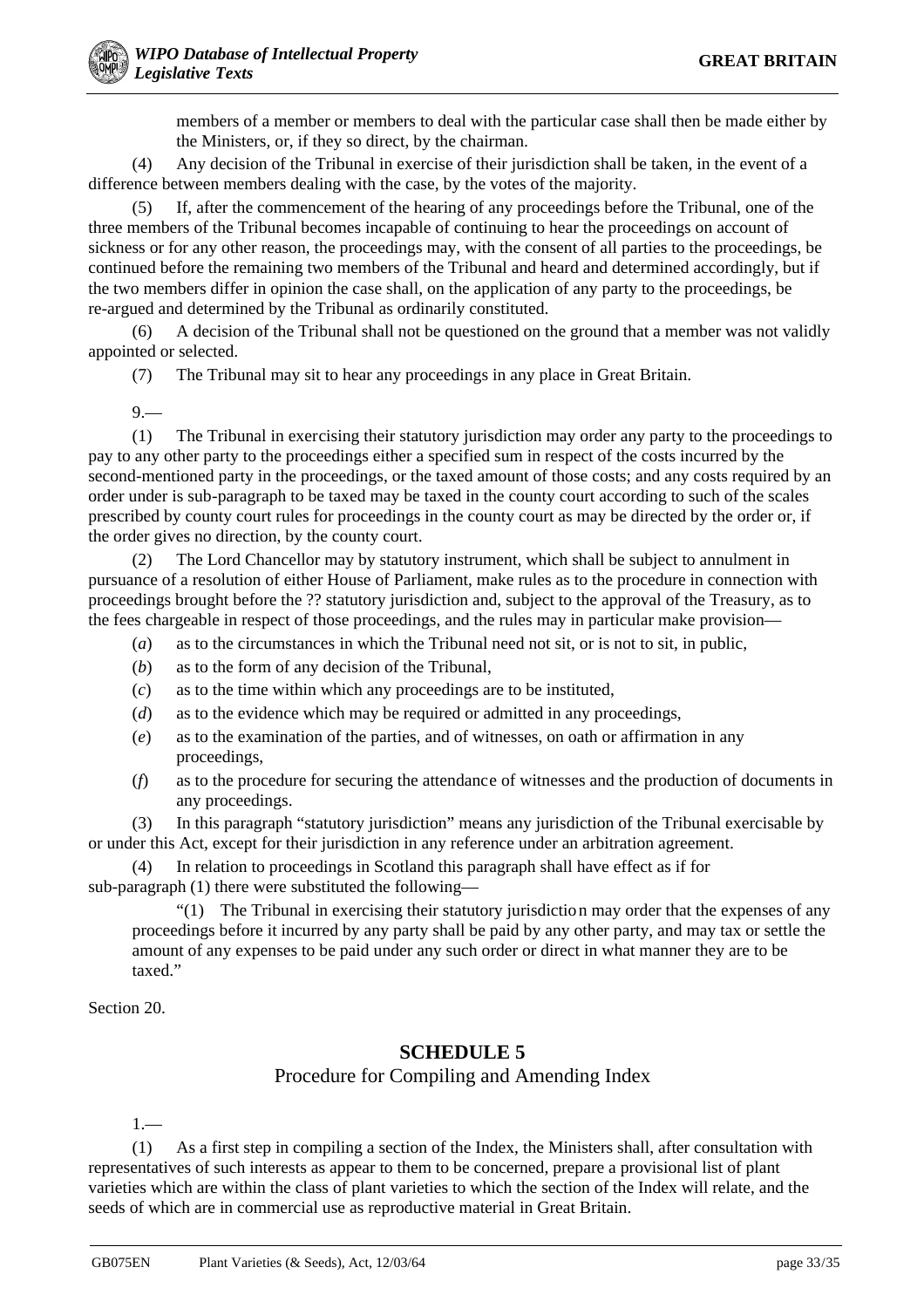(2) The Ministers shall publish the list in the gazette to be issued under this Act and in such other manner as appears to them appropriate for ensuring that the persons particularly concerned have their attention drawn to the list, and shall publish with the list a notice giving the necessary information as to the manner in which and time within which applications seeking additions, corrections or erasures in the list may be made to the Ministers.

(3) The Ministers may bring a section of the Index into force notwithstanding that the section is incomplete because the Ministers have not come to a determination as respects any particular plant varieties.

?? seeking additions, corrections or erasures in a section of the Index, and may make such additions, corrections or erasures as appear to them to be called for of their own initiative, and without receiving representations.

 $3 -$ 

(1) If at the time when a name, or more than one name, is being selected for a plant variety for the purposes of the Index, there are one or more names which are for the time being in use for that plant variety, that name, or names from among those names, shall be preferred unless the Ministers are satisfied that there are special circumstances calling for the choice of a name or names not in use as aforesaid.

(2) The Ministers may require a person making an application for the inclusion of a plant variety in a provisional list, or in a section of the Index after the section has come into force, to submit a name for the plant variety.

(3) If it appears to the Ministers that no name in use or submitted to them is suitable, they may refuse to include the plant variety in the Index until a name has been submitted to them which is in their opinion suitable.

4. The Ministers may require persons making applications which involve the question whether two or more plant varieties are distinct to supply the Ministers with information, and with material for carrying out examinations, trials and tests.

5.—

(1) The Ministers, after consultation with representatives of such interests as appear to them to be concerned, may by statutory instrument make regulations—

- (*a*) governing the form and manner in which applications may be made under this Schedule,
- (*b*) prescribing the period within which a person making applications under this Schedule is to supply material or information in support of the representations.
- (*c*) prescribing the quantity and kind of material to be supplied in support of an application under this Schedule, and
- (*d*) providing for the manner of making applications as respects any matter connected with the alteration of the Index and for the information to be afforded, and the materials to be submitted, by the applicant in connection with any such application.

(2) Regulations under this paragraph made with the approval of the Treasury may prescribe the fees to be charged by the Ministers or carrying out examinations, tests and trials and the fees to be charged by the Ministers to persons making searches in the Index.

| Chapter        | <b>Short Title</b>              | <b>Extent of Repeal</b> |
|----------------|---------------------------------|-------------------------|
| 32 & 33 Vict.  | The Adulteration of Seeds Act   | The whole Act.          |
| c. 112         | 1869                            |                         |
| 41 & 42 Vict.  | The Adulteration of Seeds Act   | The whole Act.          |
| c. 17          | 1878                            |                         |
| 10 & 11 Geo. 5 | The Seeds Act 1920.             | The whole Act.          |
| c.54           |                                 |                         |
| 15 & 16 Geo. 5 | The Seeds (Amendment) Act 1925. | The whole Act.          |

## **SCHEDULE 6**

#### Repeals of Seeds Enactments